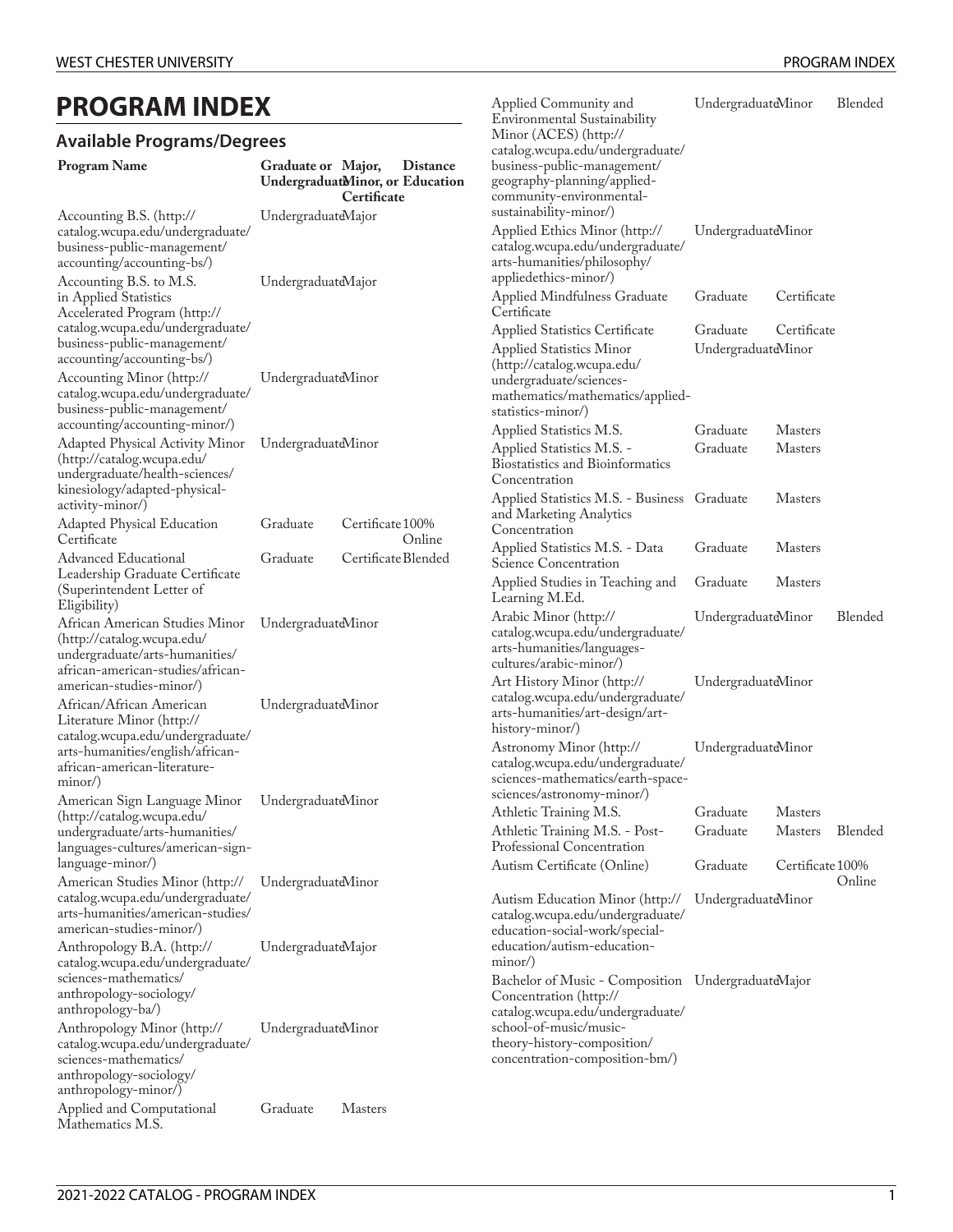| Bachelor of Music - Music<br>History Concentration (http://<br>catalog.wcupa.edu/undergraduate/<br>school-of-music/music-<br>theory-history-composition/<br>concentration-history-bm/)                               | UndergraduateMajor                       | Biology B.S. - Medical Laboratory UndergraduateMajor<br>Science Concentration (http://<br>catalog.wcupa.edu/undergraduate/<br>sciences-mathematics/biology/<br>biology-bs-medical-laboratory-<br>science-concentration/)         |                                |                  |                |
|----------------------------------------------------------------------------------------------------------------------------------------------------------------------------------------------------------------------|------------------------------------------|----------------------------------------------------------------------------------------------------------------------------------------------------------------------------------------------------------------------------------|--------------------------------|------------------|----------------|
| Bachelor of Music - Theory<br>Concentration (http://<br>catalog.wcupa.edu/undergraduate/<br>school-of-music/music-<br>theory-history-composition/<br>concentration-theory-bm/)                                       | UndergraduateMajor                       | Biology B.S. - Microbiology<br>Concentration (http://<br>catalog.wcupa.edu/undergraduate/<br>sciences-mathematics/biology/<br>biology-bs-microbiology-<br>concentration/)                                                        | UndergraduateMajor             |                  |                |
| Bachelor of Music with Elective<br>Studies (http://catalog.wcupa.edu/<br>undergraduate/school-of-music/<br>music-theory-history-composition/                                                                         | UndergraduateMajor                       | Biology B.S.Ed. (http://<br>catalog.wcupa.edu/undergraduate/<br>education-social-work/secondary-<br>education/biology-bsed/)                                                                                                     | UndergraduateMajor             |                  |                |
| elective-studies-bm/)<br>Biochemistry B.S. (http://<br>catalog.wcupa.edu/undergraduate/<br>sciences-mathematics/chemistry/<br>biochemistry-bs/)                                                                      | UndergraduateMajor                       | Biology M.S.<br>Biology Minor (http://<br>catalog.wcupa.edu/undergraduate/<br>sciences-mathematics/biology/<br>biology-minor/)                                                                                                   | Graduate<br>UndergraduateMinor | <b>Masters</b>   |                |
| Biology B.S. - Cell and<br>Molecular Concentration (http://<br>catalog.wcupa.edu/undergraduate/<br>sciences-mathematics/biology/<br>biology-bs-cell-molecular-<br>concentration/)                                    | UndergraduateMajor                       | Biomedical Engineering B.S.<br>(http://catalog.wcupa.edu/<br>undergraduate/sciences-<br>mathematics/physics-engineering/<br>biomedical-engineering-bs/)                                                                          | UndergraduateMajor             |                  |                |
| Biology B.S. - Ecology and                                                                                                                                                                                           | UndergraduateMajor                       | <b>Business Administration MBA</b>                                                                                                                                                                                               | Graduate                       | <b>Masters</b>   | 100%<br>Online |
| <b>Conservation Concentration</b><br>(http://catalog.wcupa.edu/<br>undergraduate/sciences-<br>mathematics/biology/biology-<br>bs-ecology-conservation-                                                               |                                          | <b>Business and Technical Writing</b><br>Minor (http://catalog.wcupa.edu/<br>undergraduate/arts-humanities/<br>english/business-technical-writing-<br>$minor$ )                                                                  | UndergraduateMinor             |                  |                |
| concentration/)<br>Biology B.S. - Ecology and                                                                                                                                                                        | UndergraduateMajor                       | <b>Business Analytics Graduate</b><br>Certificate                                                                                                                                                                                | Graduate                       | Certificate 100% | Online         |
| Conservation Concentration to<br>M.S. in Biology (Thesis Option)<br>Accelerated Program (http://<br>catalog.wcupa.edu/undergraduate/<br>sciences-mathematics/biology/<br>biology-bs-ecology-conservation-            |                                          | Business Analytics Minor (http://<br>catalog.wcupa.edu/undergraduate/<br>business-public-management/<br>economics-finance/business-<br>analytics-minor/)                                                                         | UndergraduateMinor             |                  | Blended        |
| concentration/)                                                                                                                                                                                                      |                                          | <b>Business Ethics Certificate</b>                                                                                                                                                                                               | Graduate                       | Certificate      |                |
| Biology B.S. - Integrative<br><b>Biology Concentration (http://</b><br>catalog.wcupa.edu/undergraduate/<br>sciences-mathematics/biology/<br>biology-bs-integrative-<br>concentration/)<br>Biology B.S. - Integrative | UndergraduateMajor<br>UndergraduateMajor | Business Geographic Information UndergraduateMinor<br>Systems Minor (http://<br>catalog.wcupa.edu/undergraduate/<br>business-public-management/<br>geography-planning/business-<br>geographics-information-systems-<br>$minor$ ) |                                |                  |                |
| Biology Concentration to M.S.<br>in Biology (Thesis Option)<br>Accelerated Program (http://<br>catalog.wcupa.edu/undergraduate/                                                                                      |                                          | Business Law Minor (http://<br>catalog.wcupa.edu/undergraduate/<br>business-public-management/<br>management/business-law-minor/)                                                                                                | UndergraduateMinor             |                  | Blended        |
| sciences-mathematics/biology/<br>biology-bs-integrative-<br>concentration/)                                                                                                                                          |                                          | Business Management B.S.<br>(http://catalog.wcupa.edu/<br>undergraduate/business-public-                                                                                                                                         | UndergraduateMajor             |                  |                |
| Biology B.S. - Marine Science<br>Concentration (http://                                                                                                                                                              | UndergraduateMajor                       | management/management/<br>business-management-bs/)                                                                                                                                                                               |                                |                  |                |
| catalog.wcupa.edu/undergraduate/<br>sciences-mathematics/biology/<br>biology-bs-marine-science-<br>concentration/)                                                                                                   |                                          | Business Management B.S. -<br>Human Resources Concentration<br>(http://catalog.wcupa.edu/<br>undergraduate/business-public-<br>management/management/<br>business-management-bs-human-<br>resources-concentration/)              | UndergraduateMajor             |                  | Blended        |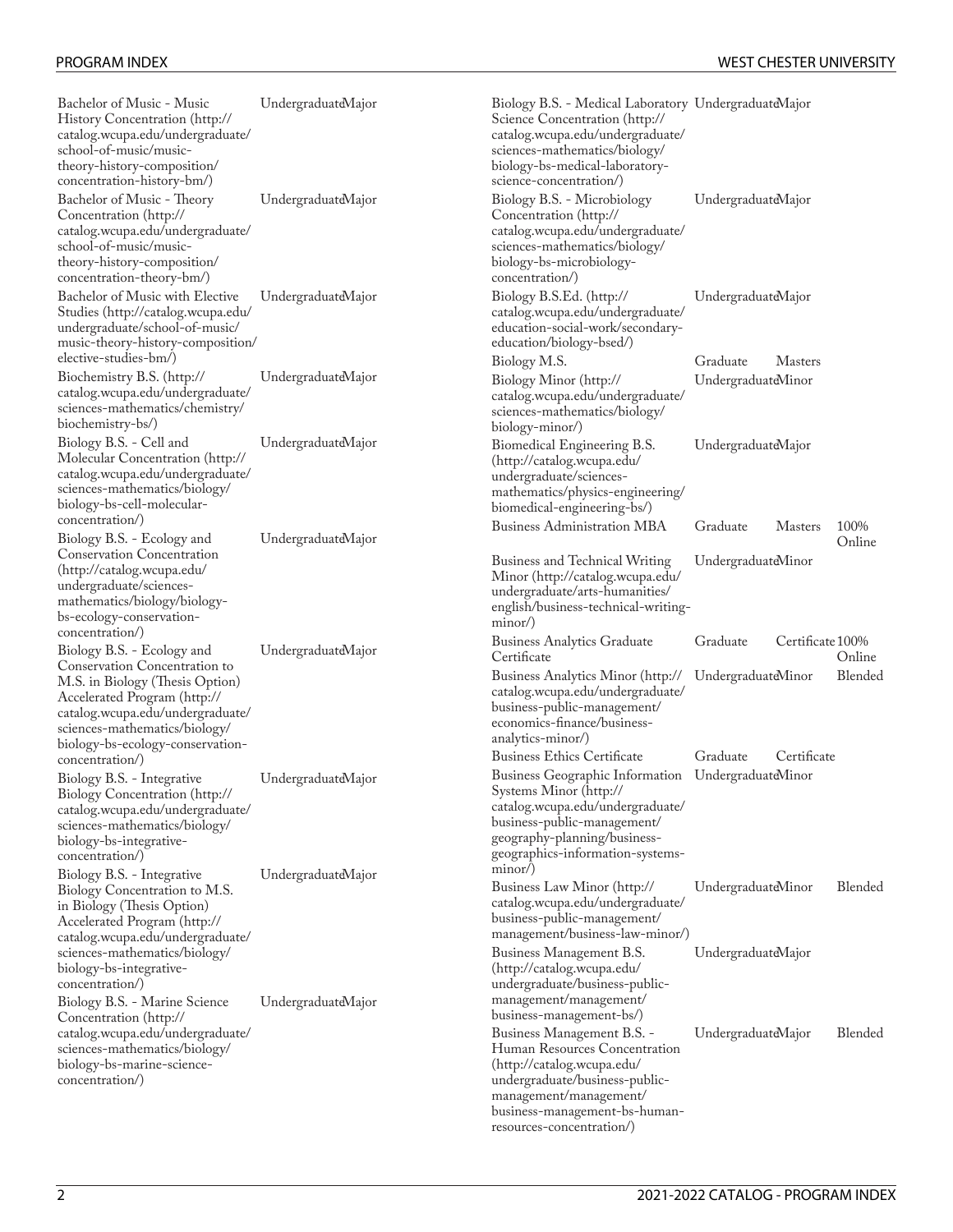| Chemistry B.S. (http://<br>catalog.wcupa.edu/undergraduate/<br>sciences-mathematics/chemistry/<br>chemistry-bs/)                                                                          | UndergraduateMajor                               |         | Community Engagement<br>Pathway Certificate (http://<br>catalog.wcupa.edu/undergraduate/<br>general-education-requirements/                                                                                       | UndergraduatePathway     | Certificate    |
|-------------------------------------------------------------------------------------------------------------------------------------------------------------------------------------------|--------------------------------------------------|---------|-------------------------------------------------------------------------------------------------------------------------------------------------------------------------------------------------------------------|--------------------------|----------------|
| Chemistry B.S.Ed. (http://<br>catalog.wcupa.edu/undergraduate/<br>education-social-work/secondary-<br>education/chemistry-bsed/)                                                          | UndergraduateMajor                               |         | community-engagement-pathway-<br>certificate/)<br>Computational Science<br>Interdisciplinary Minor (IMCS)                                                                                                         | UndergraduateMinor       |                |
| Chemistry Minor (http://<br>catalog.wcupa.edu/undergraduate/<br>sciences-mathematics/chemistry/<br>chemistry-minor/)                                                                      | UndergraduateMinor                               |         | (http://catalog.wcupa.edu/<br>undergraduate/sciences-<br>mathematics/mathematics/<br>computational-science-                                                                                                       |                          |                |
| Chemistry-Biology B.S. (http://<br>catalog.wcupa.edu/undergraduate/<br>sciences-mathematics/chemistry/<br>chemistry-biology-bs/)                                                          | UndergraduateMajor                               |         | interdisciplinary-minor/)<br>Computer Science B.S. (http://<br>catalog.wcupa.edu/undergraduate/<br>sciences-mathematics/computer-                                                                                 | UndergraduateMajor       |                |
| Chinese Minor (http://<br>catalog.wcupa.edu/undergraduate/<br>arts-humanities/languages-<br>cultures/chinese-minor/)                                                                      | UndergraduateMinor                               | Blended | science/computer-science-bs/)<br>Computer Science B.S. to<br>M.S. in Computer Science<br>Accelerated Program (http://                                                                                             | UndergraduateMajor       |                |
| Civic and Professional Leadership UndergraduateMinor<br>Minor (http://catalog.wcupa.edu/<br>undergraduate/honors-college/<br>honors-college/civic-professional-                           |                                                  |         | catalog.wcupa.edu/undergraduate/<br>sciences-mathematics/computer-<br>science/computer-science-bs/)<br>Computer Science M.S.                                                                                      | Graduate                 | <b>Masters</b> |
| leadership-minor/)<br>Clinical Mental Health<br>Counseling M.S.                                                                                                                           | Graduate<br><b>Masters</b>                       |         | Computer Science Minor (http://<br>catalog.wcupa.edu/undergraduate/<br>sciences-mathematics/computer-                                                                                                             | UndergraduateMinor       |                |
| Coaching Minor (http://<br>catalog.wcupa.edu/undergraduate/<br>health-sciences/kinesiology/                                                                                               | UndergraduateMinor                               |         | science/computer-science-minor/)<br>Computer Security (Information<br>Assurance) Certificate                                                                                                                      | Graduate                 | Certificate    |
| coaching-minor/)<br><b>Communication Sciences</b><br>and Disorders B.A. (http://<br>catalog.wcupa.edu/undergraduate/<br>health-sciences/communication-                                    | UndergraduateMajor                               | Blended | <b>Computer Security Certificate</b><br>(http://catalog.wcupa.edu/<br>undergraduate/sciences-<br>mathematics/computer-science/<br>computer-security-certificate/)                                                 | UndergraduateCertificate |                |
| sciences-disorders/communication-<br>sciences-disorders-ba/)                                                                                                                              |                                                  |         | Conflict Transformation and<br>Management Certificate (http://                                                                                                                                                    | UndergraduateCertificate |                |
| Communication Sciences and<br>Disorders B.A. to M.S. in<br>Speech-Language Pathology<br>Accelerated Program (http://                                                                      | UndergraduateMajor                               | Blended | catalog.wcupa.edu/undergraduate/<br>arts-humanities/peace-conflict-<br>studies/conflict-transformation-<br>management-certificate/)                                                                               |                          |                |
| catalog.wcupa.edu/undergraduate/<br>health-sciences/communication-<br>sciences-disorders/communication-<br>sciences-disorders-ba/)                                                        |                                                  |         | Contemplative Studies Minor<br>(http://catalog.wcupa.edu/<br>undergraduate/health-sciences/<br>health/contemplative-studies-                                                                                      | UndergraduateMinor       |                |
| Communication Studies B.A.<br>(http://catalog.wcupa.edu/<br>undergraduate/arts-humanities/                                                                                                | UndergraduateMajor                               |         | minor<br>Counseling Specialist Certificate I Graduate<br>(School)                                                                                                                                                 |                          | Certificate    |
| communication-media/<br>communication-studies-ba/)<br>Communication Studies B.A. to                                                                                                       | UndergraduateMajor                               |         | Creative Writing Minor (http://<br>catalog.wcupa.edu/undergraduate/<br>arts-humanities/english/creative-                                                                                                          | UndergraduateMinor       |                |
| M.A. in Communication Studies<br>Accelerated Program (http://<br>catalog.wcupa.edu/undergraduate/<br>arts-humanities/communication-<br>media/communication-studies-ba/)                   |                                                  |         | writing-minor/)<br>Criminal Justice B.S. (http://<br>catalog.wcupa.edu/undergraduate/<br>business-public-management/<br>criminal-justice/criminal-justice-                                                        | UndergraduateMajor       |                |
| Communication Studies M.A.<br><b>Communication Studies Minor</b><br>(http://catalog.wcupa.edu/<br>undergraduate/arts-humanities/<br>communication-media/<br>communication-studies-minor/) | Graduate<br><b>Masters</b><br>UndergraduateMinor |         | $bs$ )<br>Criminal Justice B.S. to<br>M.S. in Criminal Justice<br>Accelerated Program (http://<br>catalog.wcupa.edu/undergraduate/<br>business-public-management/<br>criminal-justice/criminal-justice-<br>$bs$ ) | UndergraduateMajor       |                |
|                                                                                                                                                                                           |                                                  |         | Criminal Justice M.S.                                                                                                                                                                                             | Graduate                 | <b>Masters</b> |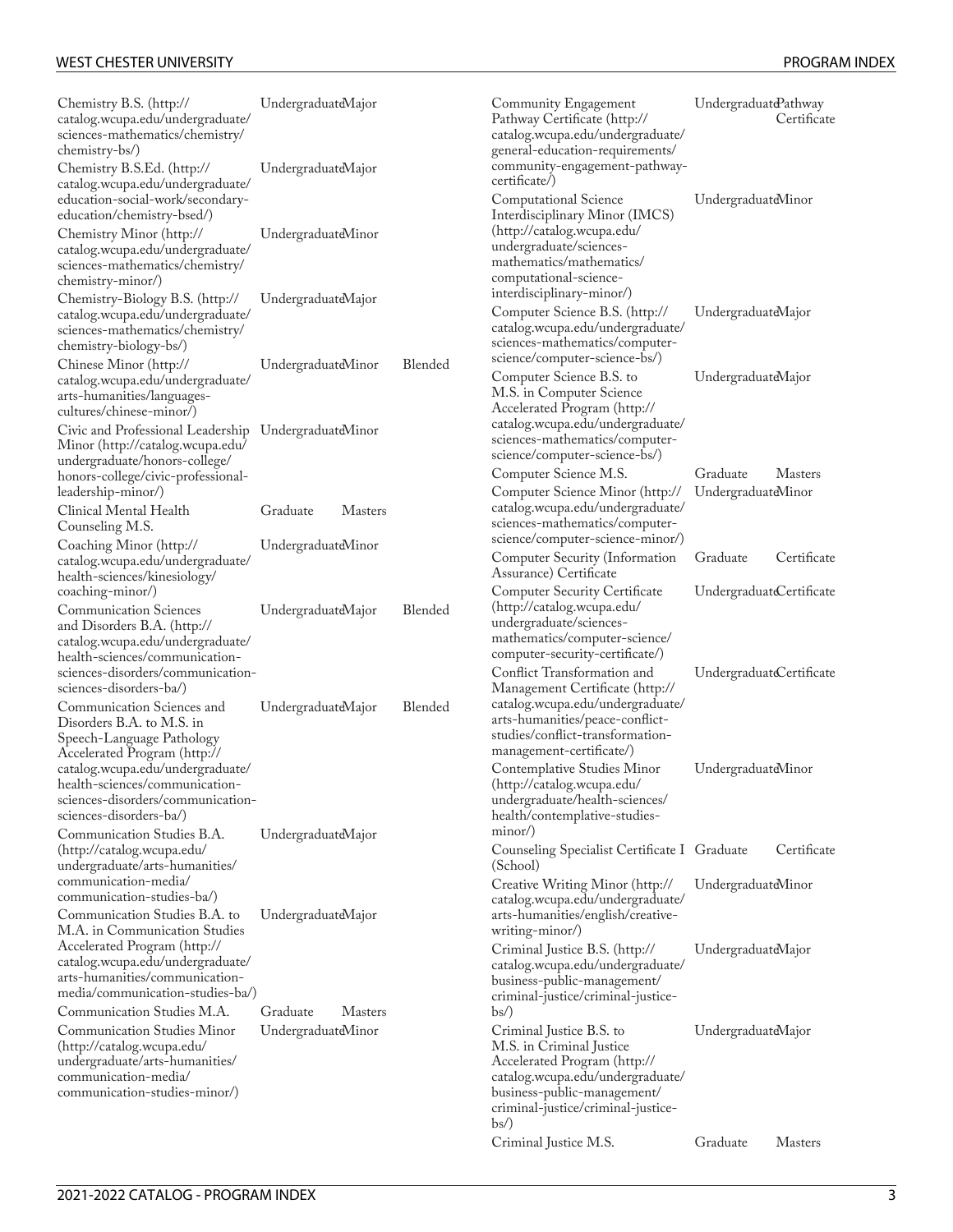| Criminal Justice Minor (http://<br>catalog.wcupa.edu/undergraduate/<br>business-public-management/<br>criminal-justice/criminal-justice-                    | UndergraduateMinor |                  |                | Economics B.S. (http://<br>catalog.wcupa.edu/undergraduate/<br>business-public-management/<br>economics-finance/economics-bs/)         | UndergraduateMajor       |                                                                                                                                       |  |  |  |
|-------------------------------------------------------------------------------------------------------------------------------------------------------------|--------------------|------------------|----------------|----------------------------------------------------------------------------------------------------------------------------------------|--------------------------|---------------------------------------------------------------------------------------------------------------------------------------|--|--|--|
| minor<br>Dance Minor (http://<br>catalog.wcupa.edu/undergraduate/<br>arts-humanities/theatre-dance/<br>dance-minor/)                                        | UndergraduateMinor |                  |                | Economics Minor (http://<br>catalog.wcupa.edu/undergraduate/<br>business-public-management/<br>economics-finance/economics-<br>minor   | UndergraduateMinor       |                                                                                                                                       |  |  |  |
| Deaf Studies Minor (http://<br>catalog.wcupa.edu/undergraduate/<br>arts-humanities/languages-<br>cultures/deaf-studies-minor/)                              | UndergraduateMinor |                  |                | <b>Education Doctorate (Policy,</b><br>Planning, and Administration)<br>- Curriculum and Instruction<br>Concentration                  | Graduate                 | Doctoral                                                                                                                              |  |  |  |
| Digital Humanities and<br>New Media Minor (http://<br>catalog.wcupa.edu/undergraduate/                                                                      | UndergraduateMinor |                  |                | Education Doctorate (Policy,<br>Planning, and Administration) -<br>Higher Education Concentration                                      | Graduate                 | Doctoral                                                                                                                              |  |  |  |
| arts-humanities/digital-<br>humanities-program/digital-<br>humanities-new-media-minor/)                                                                     |                    |                  |                | <b>Education for Sustainability</b><br>Undergraduate Certificate (http://<br>catalog.wcupa.edu/undergraduate/                          | UndergraduateCertificate |                                                                                                                                       |  |  |  |
| Digital Marketing Minor (http://<br>catalog.wcupa.edu/undergraduate/<br>business-public-management/<br>marketing/digital-marketing-                         | UndergraduateMinor |                  | Blended        | education-social-work/<br>educational-foundations-policy-<br>studies/undergraduate-certificate-<br>education-sustainability/)          |                          |                                                                                                                                       |  |  |  |
| $minor$ )<br>Digital Media Marketing Graduate Graduate                                                                                                      |                    | Certificate 100% |                | <b>Education for Sustainability</b><br>Graduate Certificate                                                                            | Graduate                 | Certificate                                                                                                                           |  |  |  |
| Certificate<br>Early Childhood Education M.Ed. Graduate                                                                                                     |                    | <b>Masters</b>   | Online<br>100% | Educational Technology Graduate Graduate<br>Certificate                                                                                |                          | Certificate 100%<br>Online                                                                                                            |  |  |  |
| - Accomplished Teachers Track<br>Early Childhood Education M.Ed. Graduate                                                                                   |                    | <b>Masters</b>   | Online<br>100% | <b>Elective Social Studies</b><br>Teacher Certification (http://                                                                       | UndergraduateCertificate |                                                                                                                                       |  |  |  |
| - Program Administrators Track<br>Early Childhood Education<br>Minor (http://catalog.wcupa.edu/<br>undergraduate/education-social-                          | UndergraduateMinor |                  |                |                                                                                                                                        | Online                   | catalog.wcupa.edu/undergraduate/<br>education-social-work/secondary-<br>education/elective-social-studies-<br>teacher-certification/) |  |  |  |
| work/early-middle-grades-<br>education/early-childhood-<br>education-minor/)                                                                                |                    |                  |                | <b>Elementary Education Minor</b><br>(http://catalog.wcupa.edu/<br>undergraduate/education-social-                                     | UndergraduateMinor       |                                                                                                                                       |  |  |  |
| Early Grades Preparation (PreK-4) UndergraduateMajor<br>B.S.Ed. (http://catalog.wcupa.edu/<br>undergraduate/education-social-                               |                    |                  | Blended        | work/early-middle-grades-<br>education/elementary-education-<br>minor                                                                  |                          |                                                                                                                                       |  |  |  |
| work/early-middle-grades-<br>education/education-bs-early-                                                                                                  |                    |                  |                | Emergency Preparedness in Public Graduate<br>Health Graduate Certificate                                                               |                          | Certificate                                                                                                                           |  |  |  |
| grades-preparation-prek-4/)<br>Early Grades Preparation (PreK-4) UndergraduateMajor<br>B.S.Ed. to M.Ed. in Literacy and<br>Reading Specialist Certification |                    |                  | Blended        | English B.A. (http://<br>catalog.wcupa.edu/undergraduate/<br>arts-humanities/english/english-<br>$ba$ )                                | UndergraduateMajor       |                                                                                                                                       |  |  |  |
| Accelerated Program (http://<br>catalog.wcupa.edu/undergraduate/<br>education-social-work/early-<br>middle-grades-education/                                |                    |                  |                | English B.S.Ed. (http://<br>catalog.wcupa.edu/undergraduate/<br>education-social-work/secondary-<br>education/english-bsed/)           | UndergraduateMajor       |                                                                                                                                       |  |  |  |
| education-bs-early-grades-<br>preparation-prek-4/)                                                                                                          |                    |                  |                | English M.A. - Creative Writing<br>Track                                                                                               | Graduate                 | <b>Masters</b>                                                                                                                        |  |  |  |
| Early Intervention Minor (http:// UndergraduateMinor<br>catalog.wcupa.edu/undergraduate/                                                                    |                    |                  |                | English M.A. - Literature Track                                                                                                        | Graduate                 | <b>Masters</b>                                                                                                                        |  |  |  |
| education-social-work/special-<br>education/early-intervention-                                                                                             |                    |                  |                | English M.A. - Writing, Teaching, Graduate<br>and Criticism Track                                                                      |                          | <b>Masters</b>                                                                                                                        |  |  |  |
| minor/)<br>Earth and Space Sciences B.S.Ed. UndergraduateMajor                                                                                              |                    |                  |                | Entrepreneurship Graduate<br>Certificate                                                                                               | Graduate                 | Certificate 100%<br>Online                                                                                                            |  |  |  |
| (http://catalog.wcupa.edu/<br>undergraduate/education-social-<br>work/secondary-education/earth-<br>space-sciences-bsed/)                                   |                    |                  |                | Entrepreneurship Minor (http://<br>catalog.wcupa.edu/undergraduate/<br>business-public-management/<br>management/entrepreneurship-     | UndergraduateMinor       | Blended                                                                                                                               |  |  |  |
| Earth Science Minor (http://<br>catalog.wcupa.edu/undergraduate/<br>sciences-mathematics/earth-space-<br>sciences/earth-science-minor/)                     | UndergraduateMinor |                  |                | minor<br>Environmental Health B.S.<br>(http://catalog.wcupa.edu/<br>undergraduate/health-sciences/<br>health/environmental-health-bs/) | UndergraduateMajor       |                                                                                                                                       |  |  |  |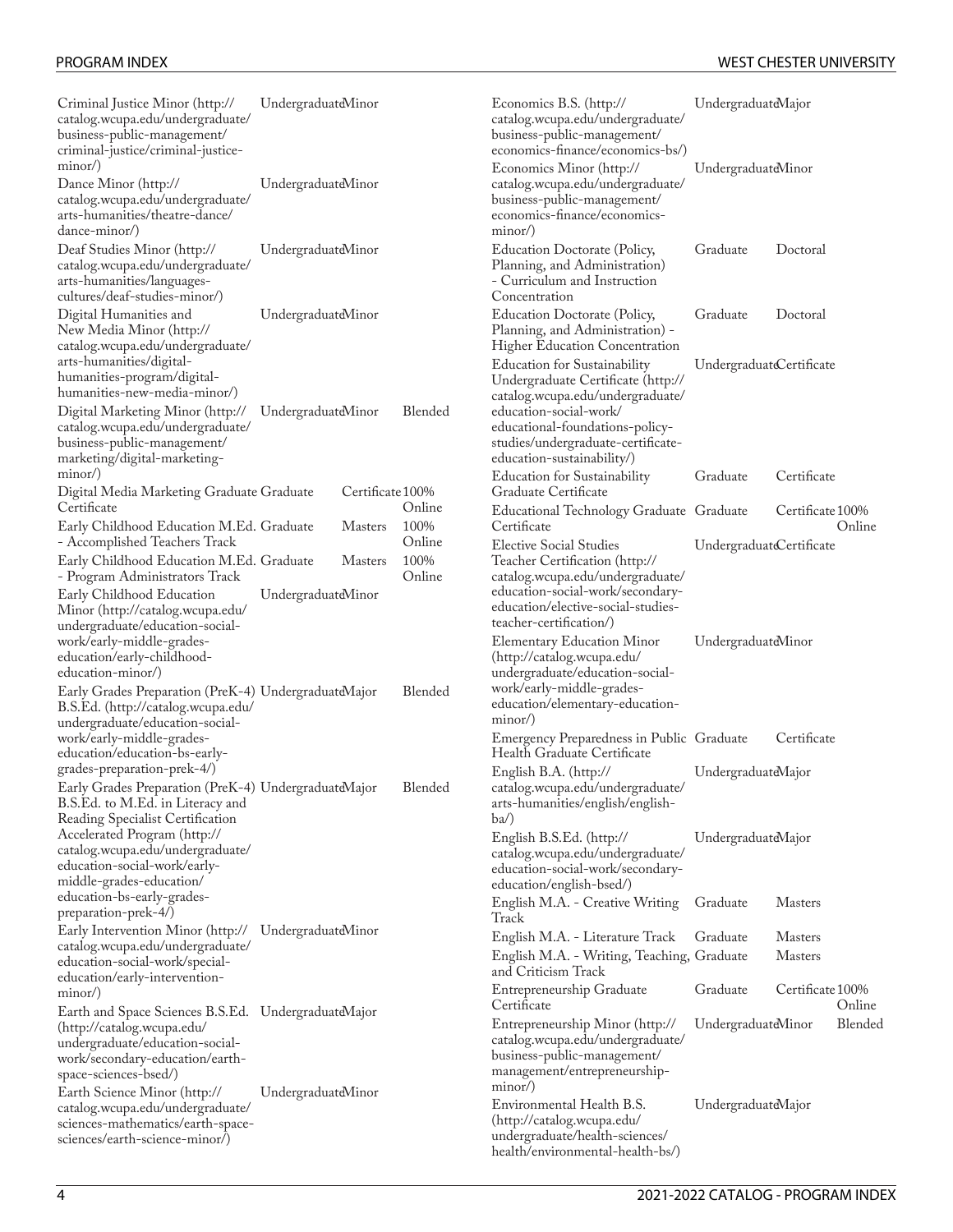| Environmental Health Minor<br>(http://catalog.wcupa.edu/<br>undergraduate/health-sciences/<br>health/environmental-health-                                                                               | UndergraduateMinor   |                                  |         | Exploratory Studies (http://<br>catalog.wcupa.edu/undergraduate/<br>university-college/exploratory-<br>studies/)                                                                       | UndergraduatdPre-              | Major/<br>Undeclared |         |
|----------------------------------------------------------------------------------------------------------------------------------------------------------------------------------------------------------|----------------------|----------------------------------|---------|----------------------------------------------------------------------------------------------------------------------------------------------------------------------------------------|--------------------------------|----------------------|---------|
| minor/)<br><b>ESL Teaching Preparation</b><br>Certificate (ESL Program<br>Specialist Certificate)                                                                                                        | Graduate             | Certificate 100%                 | Online  | Film Criticism Minor (http://<br>catalog.wcupa.edu/undergraduate/<br>arts-humanities/english/film-<br>criticism-minor/)                                                                | UndergraduateMinor             |                      |         |
| Ethnic Studies Minor (http://<br>catalog.wcupa.edu/undergraduate/<br>arts-humanities/ethnic-studies/<br>ethnic-studies-minor/)                                                                           | UndergraduateMinor   |                                  |         | Finance B.S. (http://<br>catalog.wcupa.edu/undergraduate/<br>business-public-management/<br>economics-finance/finance-bs/)                                                             | UndergraduateMajor             |                      |         |
| Exercise and Sport Science M.S.<br>Exercise and Sport Science M.S.<br>- Applied Sports Performance<br>Concentration                                                                                      | Graduate<br>Graduate | <b>Masters</b><br><b>Masters</b> |         | Finance Minor (http://<br>catalog.wcupa.edu/undergraduate/<br>business-public-management/<br>economics-finance/finance-minor/)                                                         | UndergraduateMinor             |                      |         |
| Exercise and Sport Science M.S.<br>- Clinical Exercise Physiology                                                                                                                                        | Graduate             | <b>Masters</b>                   |         | Food Policy Certificate                                                                                                                                                                | Graduate                       | Certificate 100%     | Online  |
| Concentration<br>Exercise and Sport Science M.S.<br>- Sport and Exercise Psychology<br>Concentration                                                                                                     | Graduate             | <b>Masters</b>                   |         | Forensic and Toxicological<br>Chemistry B.S. (http://<br>catalog.wcupa.edu/undergraduate/<br>sciences-mathematics/chemistry/                                                           | UndergraduateMajor             |                      |         |
| Exercise Science B.S. - Exercise<br>Science Specialist Concentration<br>(http://catalog.wcupa.edu/<br>undergraduate/health-sciences/<br>kinesiology/exercise-science-<br>bs-exercise-science-specialist- | UndergraduateMajor   |                                  | Blended | forensic-toxicological-chemistry-<br>$bs$ )<br>French Minor (http://<br>catalog.wcupa.edu/undergraduate/<br>arts-humanities/languages-<br>cultures/french-minor/)                      | UndergraduateMinor             |                      |         |
| concentration/)<br>Exercise Science B.S. - Exercise<br>Science Specialist Concentration to<br>M.S. in Exercise and Sport Science<br>Accelerated Program (http://                                         | UndergraduateMajor   |                                  | Blended | General Science Certification<br>(http://catalog.wcupa.edu/<br>undergraduate/sciences-<br>mathematics/earth-space-sciences/<br>general-science-certification/)                         | UndergraduatdCertificate       |                      |         |
| catalog.wcupa.edu/undergraduate/<br>health-sciences/kinesiology/                                                                                                                                         |                      |                                  |         | General Science Teaching<br>Certification                                                                                                                                              | Graduate                       | Certificate          |         |
| exercise-science-bs-exercise-<br>science-specialist-concentration/)                                                                                                                                      |                      |                                  |         | Geographic Information Systems<br>Certificate                                                                                                                                          | Graduate                       | Certificate Blended  |         |
| Exercise Science B.S. - Pre-<br>Chiropractic Concentration<br>(http://catalog.wcupa.edu/<br>undergraduate/health-sciences/<br>kinesiology/exercise-science-bs-<br>pre-chiropractic-concentration/)       | UndergraduateMajor   |                                  | Blended | Geographic Information Systems<br>Minor (http://catalog.wcupa.edu/<br>undergraduate/business-public-<br>management/geography-planning/<br>geographic-information-systems-<br>$minor$ ) | UndergraduateMinor             |                      |         |
| Exercise Science B.S. -<br>Pre-Occupational Therapy<br>Concentration (http://<br>catalog.wcupa.edu/undergraduate/<br>health-sciences/kinesiology/<br>exercise-science-bs-pre-                            | UndergraduateMajor   |                                  | Blended | Geography and Planning Minor<br>(http://catalog.wcupa.edu/<br>undergraduate/business-public-<br>management/geography-planning/<br>geography-minor/)                                    | UndergraduateMinor             |                      |         |
| occupational-therapy-<br>concentration/)<br>Exercise Science B.S. - Pre-<br>Physical Therapy Concentration                                                                                               | UndergraduateMajor   |                                  | Blended | Geography B.S. (http://<br>catalog.wcupa.edu/undergraduate/<br>business-public-management/<br>geography-planning/geography-                                                            | UndergraduateMajor             |                      |         |
| (http://catalog.wcupa.edu/<br>undergraduate/health-sciences/<br>kinesiology/exercise-science-<br>bs-pre-physical-therapy-<br>concentration/)                                                             |                      |                                  |         | bs/<br>Geography B.S. to M.S. in<br>Geography Accelerated Program<br>(http://catalog.wcupa.edu/<br>undergraduate/business-public-<br>management/geography-planning/                    | UndergraduateMajor             |                      |         |
| Exercise Science Minor (http://<br>catalog.wcupa.edu/undergraduate/<br>health-sciences/kinesiology/<br>exercise-science-minor/)                                                                          | UndergraduateMinor   |                                  | Blended | geography-bs/)<br>Geography M.S.<br>Geology Minor (http://<br>catalog.wcupa.edu/undergraduate/<br>sciences-mathematics/earth-space-                                                    | Graduate<br>UndergraduateMinor | <b>Masters</b>       | Blended |

[sciences/geology-minor/\)](http://catalog.wcupa.edu/undergraduate/sciences-mathematics/earth-space-sciences/geology-minor/)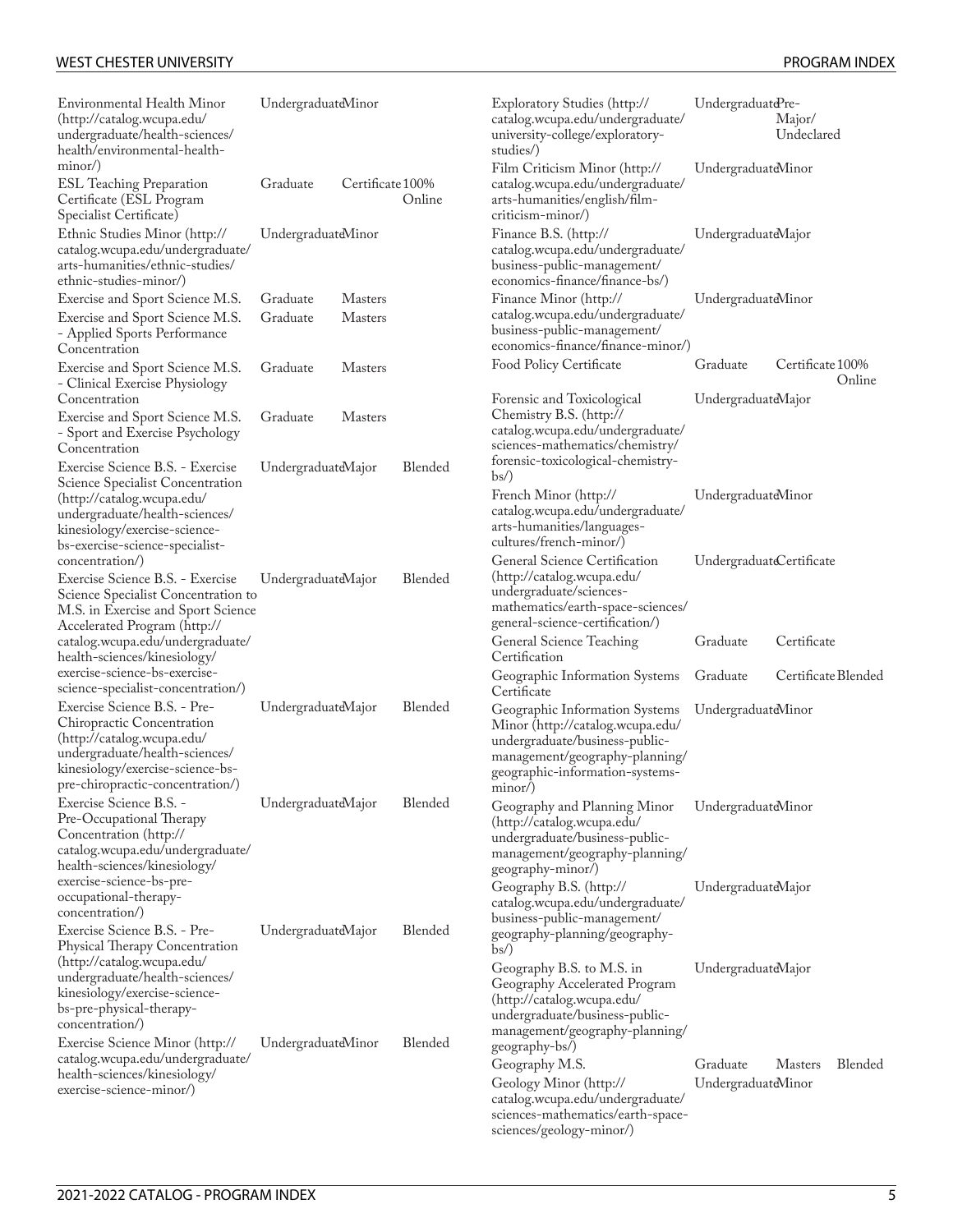| Geoscience B.S. - Earth<br>Systems Concentration (http://<br>catalog.wcupa.edu/undergraduate/<br>sciences-mathematics/earth-<br>space-sciences/geoscience-bs-<br>concentration-earth-systems/)                                                 | UndergraduateMajor   |                  |         | Health Science B.S.: General<br>- Sports Medicine Studies<br>Concentration (http://<br>catalog.wcupa.edu/undergraduate/<br>health-sciences/health/health-<br>science-bs-general-sports-                                                                         | UndergraduateMajor             |                                    | Blended |
|------------------------------------------------------------------------------------------------------------------------------------------------------------------------------------------------------------------------------------------------|----------------------|------------------|---------|-----------------------------------------------------------------------------------------------------------------------------------------------------------------------------------------------------------------------------------------------------------------|--------------------------------|------------------------------------|---------|
| Geoscience B.S. - Earth Systems<br>Concentration to M.S. in<br>Geoscience Accelerated Program<br>(http://catalog.wcupa.edu/<br>undergraduate/sciences-<br>mathematics/earth-space-sciences/<br>geoscience-bs-concentration-<br>earth-systems/) | UndergraduateMajor   |                  |         | medicine-studies-concentration/)<br>Health Science B.S.: General<br>- Sports Medicine Studies<br>Concentration to M.S. in Athletic<br>Training Accelerated Program<br>(http://catalog.wcupa.edu/<br>undergraduate/health-sciences/<br>health/health-science-bs- | UndergraduateMajor             |                                    | Blended |
| Geoscience B.S. - Geology<br>Concentration (http://<br>catalog.wcupa.edu/undergraduate/                                                                                                                                                        | UndergraduateMajor   |                  |         | general-sports-medicine-studies-<br>concentration/)<br>Health Science B.S. - Respiratory UndergraduateMajor                                                                                                                                                     |                                |                                    | Blended |
| sciences-mathematics/earth-<br>space-sciences/geoscience-bs-<br>concentration-geology/)                                                                                                                                                        |                      |                  |         | Care Concentration (http://<br>catalog.wcupa.edu/undergraduate/<br>health-sciences/health/health-                                                                                                                                                               |                                |                                    |         |
| Geoscience B.S. - Geology<br>Concentration to M.S. in<br>Geoscience Accelerated Program<br>(http://catalog.wcupa.edu/<br>undergraduate/sciences-                                                                                               | UndergraduateMajor   |                  |         | science-bs-respiratory-care/)<br>Health Sciences Minor (http://<br>catalog.wcupa.edu/undergraduate/<br>health-sciences/health/minor-<br>health-sciences/)                                                                                                       | UndergraduateMinor             |                                    |         |
| mathematics/earth-space-sciences/<br>geoscience-bs-concentration-<br>geology/)<br>Geoscience M.S.                                                                                                                                              | Graduate             | <b>Masters</b>   |         | Healthcare Ethics Certificate<br>Higher Education Policy and<br>Student Affairs Graduate<br>Certificate                                                                                                                                                         | Graduate<br>Graduate           | Certificate Blended<br>Certificate |         |
| German Minor (http://<br>catalog.wcupa.edu/undergraduate/                                                                                                                                                                                      | UndergraduateMinor   |                  |         | Higher Education Policy and<br>Student Affairs M.S.                                                                                                                                                                                                             | Graduate                       | <b>Masters</b>                     |         |
| arts-humanities/languages-<br>cultures/german-minor/)                                                                                                                                                                                          |                      | Certificate 100% |         | History B.A. (http://<br>catalog.wcupa.edu/undergraduate/                                                                                                                                                                                                       | UndergraduateMajor             |                                    |         |
| Gerontology Graduate Certificate Graduate                                                                                                                                                                                                      |                      |                  | Online  | arts-humanities/history/history-<br>$ba$ )                                                                                                                                                                                                                      |                                |                                    |         |
| Global Awareness Pathway<br>Certificate (http://<br>catalog.wcupa.edu/undergraduate/<br>general-education-requirements/<br>global-awareness-pathway-<br>certificate/)                                                                          | UndergraduatePathway | Certificate      |         | History B.A. to M.A. in History<br>Accelerated Program (http://<br>catalog.wcupa.edu/undergraduate/<br>arts-humanities/history/history-<br>$ba$ )                                                                                                               | UndergraduateMajor             |                                    |         |
| Global Studies Minor (http://<br>catalog.wcupa.edu/undergraduate/<br>sciences-mathematics/political-<br>science/global-studies-minor/)                                                                                                         | UndergraduateMinor   |                  |         | History B.A. - American<br>Studies Concentration (http://<br>catalog.wcupa.edu/undergraduate/<br>arts-humanities/history/<br>history-ba-american-studies-                                                                                                       | UndergraduateMajor             |                                    |         |
| Graphic and Interactive Design<br>B.F.A. (http://catalog.wcupa.edu/<br>undergraduate/arts-humanities/<br>art-design/graphic-interactive-<br>$design-bfa/$                                                                                      | UndergraduateMajor   |                  |         | concentration/)<br>History M.A.<br>History Minor (http://<br>catalog.wcupa.edu/undergraduate/<br>arts-humanities/history/history-                                                                                                                               | Graduate<br>UndergraduateMinor | <b>Masters</b>                     |         |
| Health and Physical Education<br>B.S. - Teacher Certification<br>(http://catalog.wcupa.edu/                                                                                                                                                    | UndergraduateMajor   |                  |         | minor/)<br><b>Holocaust and Genocide Studies</b>                                                                                                                                                                                                                | Graduate                       | Certificate                        |         |
| undergraduate/health-<br>sciences/kinesiology/health-<br>physical-education-bs-teacher-                                                                                                                                                        |                      |                  |         | Certificate<br><b>Holocaust and Genocide Studies</b><br>M.A.                                                                                                                                                                                                    | Graduate                       | <b>Masters</b>                     |         |
| certification/)<br>Health Care Management<br>Graduate Certificate                                                                                                                                                                              | Graduate             | Certificate 100% | Online  | Holocaust Studies Minor (http://<br>catalog.wcupa.edu/undergraduate/<br>arts-humanities/holocaust-<br>genocide-studies/holocaust-                                                                                                                               | UndergraduateMinor             |                                    |         |
| Health Science B.S.: General<br>(http://catalog.wcupa.edu/                                                                                                                                                                                     | UndergraduateMajor   |                  | Blended | studies-minor/)                                                                                                                                                                                                                                                 |                                |                                    |         |
| undergraduate/health-sciences/<br>health/health-science-bs-general/)                                                                                                                                                                           |                      |                  |         | Honors College Program (http://<br>catalog.wcupa.edu/undergraduate/<br>honors-college/honors-college/<br>honors-college-program/)                                                                                                                               | Undergraduate                  |                                    |         |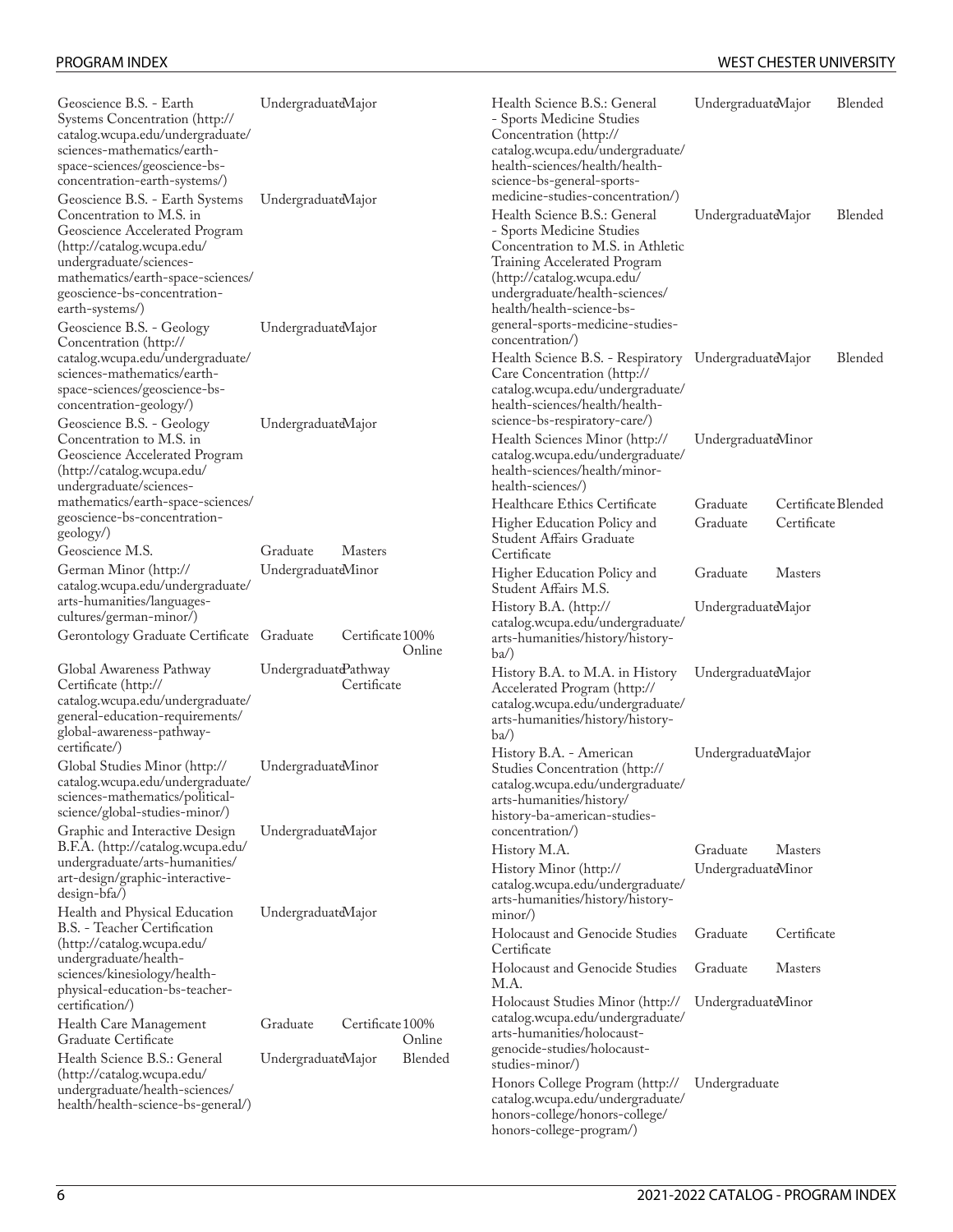| Honors Seminar Certificate<br>(http://catalog.wcupa.edu/<br>undergraduate/honors-college/<br>honors-college/honors-seminar-<br>certificate/)                                                                               | UndergraduateCertificate       |                            |                |
|----------------------------------------------------------------------------------------------------------------------------------------------------------------------------------------------------------------------------|--------------------------------|----------------------------|----------------|
| Human Resource Management<br>Graduate Certificate                                                                                                                                                                          | Graduate                       | Certificate 100%           | Online         |
| Human Resource Management<br>M.S.                                                                                                                                                                                          | Graduate                       | <b>Masters</b>             | 100%<br>Online |
| Human Resource Management<br>Minor (http://catalog.wcupa.edu/<br>undergraduate/business-public-<br>management/management/human-<br>resource-management-minor/)                                                             | UndergraduateMinor             |                            | Blended        |
| Industrial/Organizational<br>Psychology Certificate                                                                                                                                                                        | Graduate                       | Certificate 100%           | Online         |
| Information Systems Certificate<br>Information Technology Minor<br>(http://catalog.wcupa.edu/<br>undergraduate/sciences-<br>mathematics/computer-science/<br>information-technology-minor/)                                | Graduate<br>UndergraduateMinor | Certificate<br>Certificate |                |
| Integrative Health Graduate<br>Certificate                                                                                                                                                                                 | Graduate                       |                            |                |
| Interdisciplinary Studies B.A.<br>(http://catalog.wcupa.edu/<br>undergraduate/university-college/<br>interdisciplinary-studies-program/<br>interdisciplinary-ba/)                                                          | UndergraduateMajor             |                            | Blended        |
| Interdisciplinary Studies B.S.<br>- Professional Concentration<br>(http://catalog.wcupa.edu/<br>undergraduate/university-college/<br>interdisciplinary-studies-program/<br>interdisciplinary-studies-bs-<br>professional/) | UndergraduateMajor             |                            | Blended        |
| Interdisciplinary Studies B.S.<br>- STEM-H Concentration<br>(http://catalog.wcupa.edu/<br>undergraduate/university-college/<br>interdisciplinary-studies-program/<br>interdisciplinary-studies-bs-stem-                    | UndergraduateMajor             |                            |                |
| International Business B.S. (http:// UndergraduateMajor<br>catalog.wcupa.edu/undergraduate/<br>business-public-management/<br>management/international-<br>business-bs/)                                                   |                                |                            |                |
| International Business Minor<br>(http://catalog.wcupa.edu/<br>undergraduate/business-public-<br>management/management/<br>international-business-minor/)                                                                   | UndergraduateMinor             |                            |                |
| Italian Minor (http://<br>catalog.wcupa.edu/undergraduate/<br>arts-humanities/languages-<br>cultures/italian-minor/)                                                                                                       | UndergraduateMinor             |                            |                |
| Japanese Minor (http://<br>catalog.wcupa.edu/undergraduate/<br>arts-humanities/languages-<br>cultures/japanese-minor/)                                                                                                     | UndergraduateMinor             |                            |                |
| Jazz Studies Minor (http://<br>catalog.wcupa.edu/undergraduate/<br>school-of-music/instrumental-<br>music/jazz-studies-minor/)                                                                                             | UndergraduateMinor             |                            |                |

| Journalism Minor (http://<br>catalog.wcupa.edu/undergraduate/<br>arts-humanities/english/                                                                                                                                                                                                                     | UndergraduateMinor                            |
|---------------------------------------------------------------------------------------------------------------------------------------------------------------------------------------------------------------------------------------------------------------------------------------------------------------|-----------------------------------------------|
| journalism-minor/)<br>Kodaly Methodology Certificate<br>Languages and Cultures B.A. -<br>French Concentration (http://<br>catalog.wcupa.edu/undergraduate/<br>arts-humanities/languages-<br>cultures/languages-cultures-ba-                                                                                   | Graduate<br>Certificate<br>UndergraduateMajor |
| french-concentration/)<br>Languages and Cultures<br>B.A. - French Concentration<br>to M.A. in Languages and<br>Cultures - French Concentration<br>Accelerated Program (http://<br>catalog.wcupa.edu/undergraduate/<br>arts-humanities/languages-<br>cultures/languages-cultures-ba-<br>french-concentration/) | UndergraduateMajor                            |
| Languages and Cultures B.A. -<br>German Concentration (http://<br>catalog.wcupa.edu/undergraduate/<br>arts-humanities/languages-<br>cultures/languages-cultures-ba-<br>german-concentration/)                                                                                                                 | UndergraduateMajor                            |
| Languages and Cultures B.A.<br>- German Concentration to<br>M.A. in Languages and Cultures<br>- German Concentration<br>Accelerated Program (http://<br>catalog.wcupa.edu/undergraduate/<br>arts-humanities/languages-<br>cultures/languages-cultures-ba-<br>german-concentration/)                           | UndergraduateMajor                            |
| Languages and Cultures B.A. -<br>Russian Concentration (http://<br>catalog.wcupa.edu/undergraduate/<br>arts-humanities/languages-<br>-cultures/languages-cultures-ba<br>russian-concentration/)                                                                                                               | UndergraduateMajor                            |
| Languages and Cultures B.A. -<br>Spanish Concentration (http://<br>catalog.wcupa.edu/undergraduate/<br>arts-humanities/languages-<br>cultures/languages-cultures-ba-<br>spanish-concentration/)                                                                                                               | UndergraduateMajor                            |
| Languages and Cultures B.A.<br>- Spanish Concentration to<br>M.A. in Languages and Cultures<br>- Spanish Concentration<br>Accelerated Program (http://<br>catalog.wcupa.edu/undergraduate/<br>arts-humanities/languages-<br>cultures/languages-cultures-ba-<br>spanish-concentration/)                        | UndergraduateMajor                            |
| Languages and Cultures B.A.<br>with Elective Certification -<br>French Concentration (http://<br>catalog.wcupa.edu/undergraduate/<br>arts-humanities/languages-<br>cultures/languages-cultures-ba-<br>elective-certification-french-<br>concentration/)                                                       | UndergraduateMajor                            |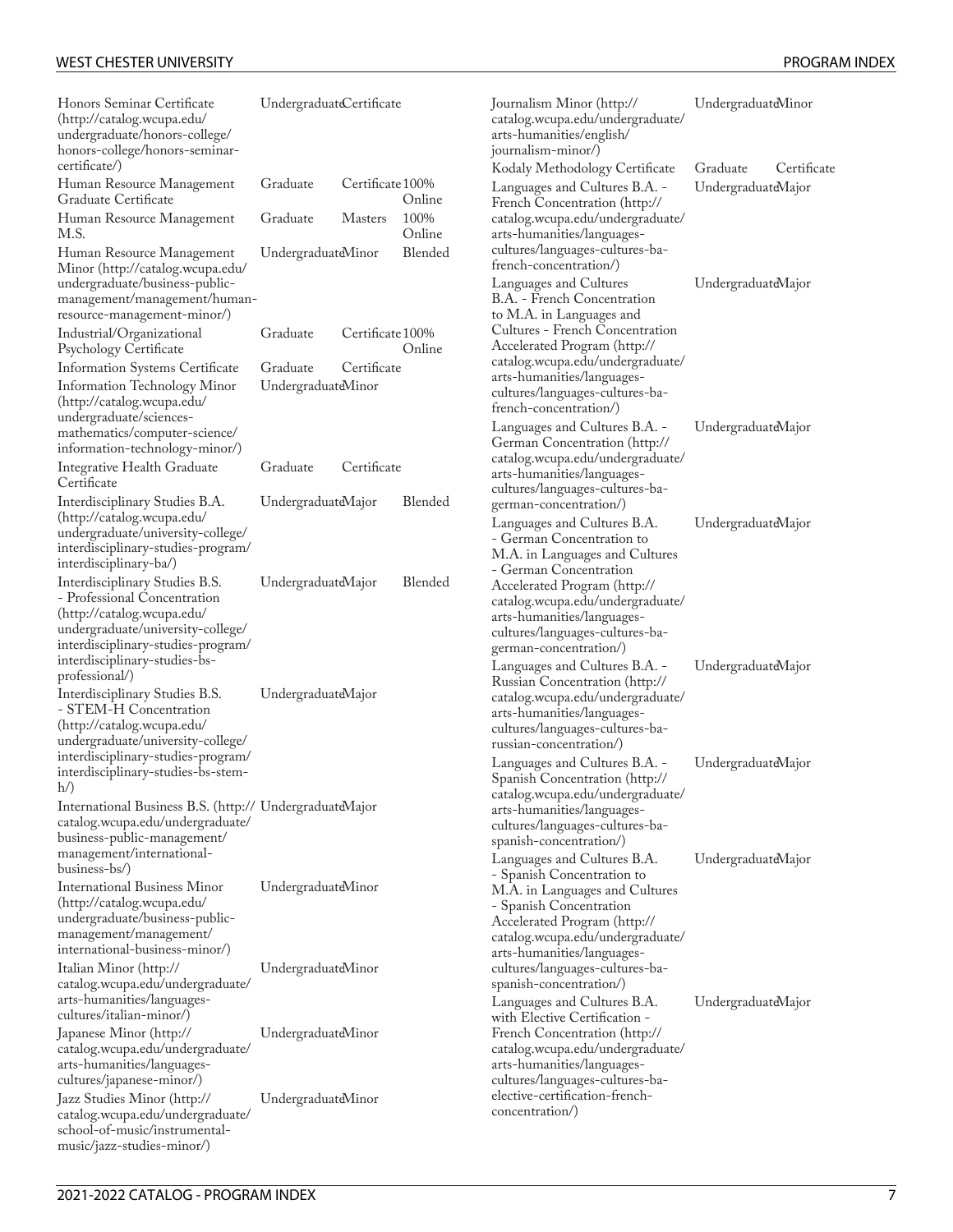| Languages and Cultures B.A.<br>with Elective Certification -<br>German Concentration (http://<br>catalog.wcupa.edu/undergraduate/                                                               | UndergraduateMajor   |                           | Marketing B.S. (http://<br>catalog.wcupa.edu/undergraduate/<br>business-public-management/<br>marketing/marketing-bs/)                                                                                                                | UndergraduateMajor         |                |                |
|-------------------------------------------------------------------------------------------------------------------------------------------------------------------------------------------------|----------------------|---------------------------|---------------------------------------------------------------------------------------------------------------------------------------------------------------------------------------------------------------------------------------|----------------------------|----------------|----------------|
| arts-humanities/languages-<br>cultures/languages-cultures-ba-                                                                                                                                   |                      |                           | Master of Business Administration Graduate<br>(MBA)                                                                                                                                                                                   |                            | <b>Masters</b> | 100%<br>Online |
| elective-certification-german-<br>concentration/)                                                                                                                                               |                      |                           | Master of Music - History and<br>Literature Concentration                                                                                                                                                                             | Graduate                   | <b>Masters</b> |                |
| Languages and Cultures B.A.<br>with Elective Certification -                                                                                                                                    | UndergraduateMajor   |                           | Master of Music - Music Theory<br>and Composition Concentration                                                                                                                                                                       | Graduate<br><b>Masters</b> |                |                |
| Russian Concentration (http://<br>catalog.wcupa.edu/undergraduate/<br>arts-humanities/languages-<br>cultures/languages-cultures-ba-<br>elective-certification-russian-                          |                      |                           | Mathematics B.A. (http://<br>catalog.wcupa.edu/undergraduate/<br>sciences-mathematics/<br>mathematics/mathematics-ba/)                                                                                                                | UndergraduateMajor         |                |                |
| concentration/)<br>Languages and Cultures B.A.<br>with Elective Certification -<br>Spanish Concentration (http://<br>catalog.wcupa.edu/undergraduate/                                           | UndergraduateMajor   |                           | Mathematics B.A. to M.A. in<br>Mathematics Accelerated Program<br>(http://catalog.wcupa.edu/<br>undergraduate/sciences-<br>mathematics/mathematics/<br>mathematics-ba/)                                                               | UndergraduateMajor         |                |                |
| arts-humanities/languages-<br>cultures/languages-cultures-ba-<br>elective-certification-spanish-<br>concentration/)                                                                             |                      |                           | Mathematics B.S. - Actuarial<br>Science Concentration (http://<br>catalog.wcupa.edu/undergraduate/<br>sciences-mathematics/                                                                                                           | UndergraduateMajor         |                |                |
| Languages and Cultures M.A. -<br>French Concentration                                                                                                                                           | Graduate             | Masters                   | mathematics/mathematics-bs-<br>actuarial-science-concentration/)                                                                                                                                                                      |                            |                |                |
| Languages and Cultures M.A. -<br>German Concentration                                                                                                                                           | Graduate             | <b>Masters</b>            | Mathematics B.S. - Applied and<br>Computational Mathematics                                                                                                                                                                           | UndergraduateMajor         |                |                |
| Languages and Cultures M.A. -<br>Spanish Concentration                                                                                                                                          | Graduate             | <b>Masters</b>            | Concentration (http://<br>catalog.wcupa.edu/undergraduate/                                                                                                                                                                            |                            |                |                |
| Latin American and Latino/<br>a Studies Minor (http://<br>catalog.wcupa.edu/undergraduate/<br>arts-humanities/latin-american-<br>latino-studies/latin-american-<br>latino-studies-minor/)       | UndergraduateMinor   |                           | sciences-mathematics/<br>mathematics/mathematics-<br>bs-applied-computational-<br>mathematics-concentration/)<br>Mathematics B.S. - Applied and                                                                                       | UndergraduateMajor         |                |                |
| Latin American Philosophies of<br><b>Education Graduate Certificate</b>                                                                                                                         | Graduate             | Certificate               | Computational Mathematics<br>Concentration to M.S. in<br>Applied and Computational                                                                                                                                                    |                            |                |                |
| Latin Minor (http://<br>catalog.wcupa.edu/undergraduate/<br>arts-humanities/languages-<br>cultures/latin-minor/)                                                                                | UndergraduateMinor   |                           | Mathematics Accelerated Program<br>(http://catalog.wcupa.edu/<br>undergraduate/sciences-<br>mathematics/mathematics/                                                                                                                  |                            |                |                |
| Law, Politics and Society Minor UndergraduateMinor<br>(http://catalog.wcupa.edu/<br>undergraduate/sciences-                                                                                     |                      |                           | mathematics-bs-applied-<br>computational-mathematics-<br>concentration/)                                                                                                                                                              |                            |                |                |
| mathematics/political-science/law-<br>politics-society-minor/)<br>Linguistics Minor (http://<br>catalog.wcupa.edu/undergraduate/<br>arts-humanities/linguistics-<br>program/linguistics-minor/) | UndergraduateMinor   |                           | Mathematics B.S. - Computational UndergraduateMajor<br>Mathematics Concentration<br>(http://catalog.wcupa.edu/<br>undergraduate/sciences-<br>mathematics/mathematics/<br>mathematics-bs-computational-<br>mathematics-concentration/) |                            |                |                |
| Literacy Certificate<br>Literacy Coaching Endorsement                                                                                                                                           | Graduate<br>Graduate | Certificate               | Mathematics B.S. - Mathematical UndergraduateMajor                                                                                                                                                                                    |                            |                |                |
| Literacy M.Ed. and Reading<br>Specialist Certification                                                                                                                                          | Graduate             | Blended<br><b>Masters</b> | Finance Concentration (http://<br>catalog.wcupa.edu/undergraduate/<br>sciences-mathematics/                                                                                                                                           |                            |                |                |
| Literacy Minor (http://<br>catalog.wcupa.edu/undergraduate/<br>education-social-work/literacy/<br>literacy-minor/)                                                                              | UndergraduateMinor   |                           | mathematics/mathematics-<br>bs-mathematical-finance-<br>concentration/)                                                                                                                                                               |                            |                |                |
| Literature and Diverse Cultures<br>Minor (http://catalog.wcupa.edu/<br>undergraduate/arts-humanities/<br>english/literature-diverse-cultures-<br>minor/)                                        | UndergraduateMinor   |                           | Mathematics B.S. - Mathematics<br>Concentration (http://<br>catalog.wcupa.edu/undergraduate/<br>sciences-mathematics/<br>mathematics/mathematics-bs-<br>mathematics-concentration/)                                                   | UndergraduateMajor         |                |                |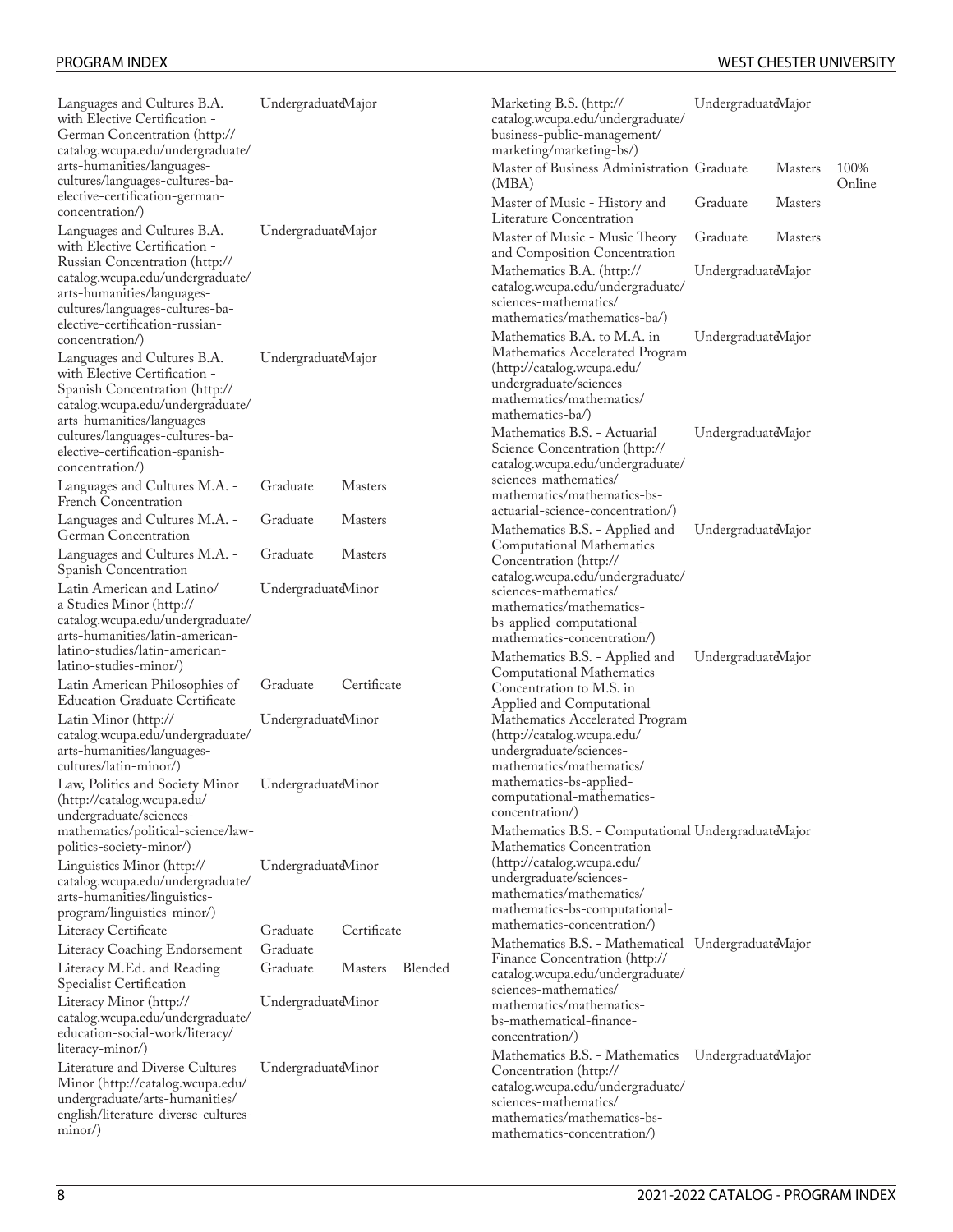Online

| Mathematics B.S. - Mathematics UndergraduateMajor<br>Concentration to M.A. in<br>Mathematics Accelerated Program<br>(http://catalog.wcupa.edu/<br>undergraduate/sciences-<br>mathematics/mathematics/<br>mathematics-bs-mathematics- |                    |                |         | Museum Studies Minor (http://<br>catalog.wcupa.edu/undergraduate/<br>sciences-mathematics/<br>anthropology-sociology/museum-<br>studies-minor/)<br>Music Education B.M. -<br>Instrument Concentration (http:// |                                | UndergraduateMinor<br>UndergraduateMajor |       |
|--------------------------------------------------------------------------------------------------------------------------------------------------------------------------------------------------------------------------------------|--------------------|----------------|---------|----------------------------------------------------------------------------------------------------------------------------------------------------------------------------------------------------------------|--------------------------------|------------------------------------------|-------|
| concentration/)<br>Mathematics B.S. - Statistics<br>Concentration (http://<br>catalog.wcupa.edu/undergraduate/                                                                                                                       | UndergraduateMajor |                |         | catalog.wcupa.edu/undergraduate/<br>school-of-music/music-education-<br>therapy/music-education-bm-<br>instrument-concentration/)                                                                              |                                |                                          |       |
| sciences-mathematics/<br>mathematics/mathematics-bs-<br>statistics-concentration/)<br>Mathematics B.S. - Statistics<br>Concentration to M.S. in Applied                                                                              | UndergraduateMajor |                |         | Music Education B.M. -<br>Keyboard Concentration (http://<br>catalog.wcupa.edu/undergraduate/<br>school-of-music/music-education-<br>therapy/music-education-bm-                                               |                                | UndergraduateMajor                       |       |
| <b>Statistics Accelerated Program</b><br>(http://catalog.wcupa.edu/<br>undergraduate/sciences-<br>mathematics/mathematics/<br>mathematics-bs-statistics-<br>concentration/)                                                          |                    |                |         | keyboard-concentration/)<br>Music Education B.M. -<br>Voice Concentration (http://<br>catalog.wcupa.edu/undergraduate/<br>school-of-music/music-education-<br>therapy/music-education-bm-                      | UndergraduateMajor             |                                          |       |
| Mathematics B.S.Ed. (http://<br>catalog.wcupa.edu/undergraduate/                                                                                                                                                                     | UndergraduateMajor |                |         | voice-concentration/)<br>Music Education M.M.                                                                                                                                                                  | Graduate                       | <b>Masters</b>                           |       |
| education-social-work/secondary-<br>education/mathematics-bsed/)                                                                                                                                                                     |                    |                |         | Music Education M.M. - Kodaly<br>Concentration                                                                                                                                                                 | Graduate                       | <b>Masters</b>                           |       |
| Mathematics M.A.                                                                                                                                                                                                                     | Graduate           | <b>Masters</b> |         | Music Education M.M. - Music                                                                                                                                                                                   | Graduate                       | <b>Masters</b>                           |       |
| Mathematics M.A. - Mathematics Graduate<br><b>Education Concentration</b>                                                                                                                                                            |                    | <b>Masters</b> |         | <b>Technology Concentration</b>                                                                                                                                                                                |                                |                                          |       |
| Mathematics Minor - Grades Pre UndergraduateMinor                                                                                                                                                                                    |                    |                |         | Music Education M.M. - Orff-<br>Schulwerk Concentration                                                                                                                                                        | Graduate                       | <b>Masters</b>                           |       |
| K-8 (http://catalog.wcupa.edu/<br>undergraduate/sciences-<br>mathematics/mathematics/pk-8-                                                                                                                                           |                    |                |         | Music Education M.M. -<br>Performance Concentration<br>Music Education M.M. - Research Graduate                                                                                                                | Graduate                       | <b>Masters</b><br><b>Masters</b>         | 100%  |
| grades-mathematics-minor/)                                                                                                                                                                                                           |                    |                |         | <b>Report Concentration</b>                                                                                                                                                                                    |                                |                                          | Onlin |
| Mathematics Minor (http://<br>catalog.wcupa.edu/undergraduate/<br>sciences-mathematics/<br>mathematics/mathematics-minor/)                                                                                                           | UndergraduateMinor |                |         | Music History Minor (http://<br>catalog.wcupa.edu/undergraduate/<br>school-of-music/music-theory-                                                                                                              | UndergraduateMinor             |                                          |       |
| Media and Culture B.A. (http://<br>catalog.wcupa.edu/undergraduate/                                                                                                                                                                  | UndergraduateMajor |                | Blended | history-composition/music-<br>history-minor/)                                                                                                                                                                  |                                |                                          |       |
| arts-humanities/communication-<br>media/media-culture-ba/)                                                                                                                                                                           |                    |                |         | Music Minor (http://<br>catalog.wcupa.edu/undergraduate/                                                                                                                                                       | UndergraduateMinor             |                                          |       |
| Media and Culture B.A. to<br>M.A. in Communication Studies                                                                                                                                                                           | UndergraduateMajor |                | Blended | school-of-music/music-theory-<br>history-composition/music-<br>minor/)                                                                                                                                         |                                |                                          |       |
| Accelerated Program (http://<br>catalog.wcupa.edu/undergraduate/<br>arts-humanities/communication-<br>media/media-culture-ba/)                                                                                                       |                    |                |         | Music Performance Minor (http:// UndergraduateMinor<br>catalog.wcupa.edu/undergraduate/<br>school-of-music/instrumental-<br>music/music-performance-minor/)                                                    |                                |                                          |       |
| Media and Culture Minor (http:// UndergraduateMinor<br>catalog.wcupa.edu/undergraduate/<br>arts-humanities/communication-<br>media/media-culture-minor/)                                                                             |                    |                | Blended | Music Production Minor (http://<br>catalog.wcupa.edu/undergraduate/<br>school-of-music/music-theory-<br>history-composition/music-                                                                             | UndergraduateMinor             |                                          |       |
| Middle Grades Preparation<br>Grades 4-8 B.S.Ed. (http://                                                                                                                                                                             | UndergraduateMajor |                |         | production-minor/)                                                                                                                                                                                             |                                | Certificate                              |       |
| catalog.wcupa.edu/undergraduate/<br>education-social-work/early-<br>middle-grades-education/<br>education-bs-middle-grades-<br>preparation-grades-4-8/)                                                                              |                    |                |         | Music Technology Certificate<br>Music Therapy B.M. (http://<br>catalog.wcupa.edu/undergraduate/<br>school-of-music/music-education-<br>therapy/music-therapy-bm/)                                              | Graduate<br>UndergraduateMajor |                                          |       |
| Military Science Minor (http://                                                                                                                                                                                                      | UndergraduateMinor |                |         | Nonprofit Administration<br>Certificate                                                                                                                                                                        | Graduate                       | Certificate 100%                         | Onlin |
| catalog.wcupa.edu/undergraduate/<br>university-college/educational-<br>development/military-science-<br>minor/)                                                                                                                      |                    |                |         | Nursing B.S. (http://<br>catalog.wcupa.edu/undergraduate/<br>health-sciences/nursing/nursing-<br>$bs$ )                                                                                                        | UndergraduateMajor             |                                          |       |

Online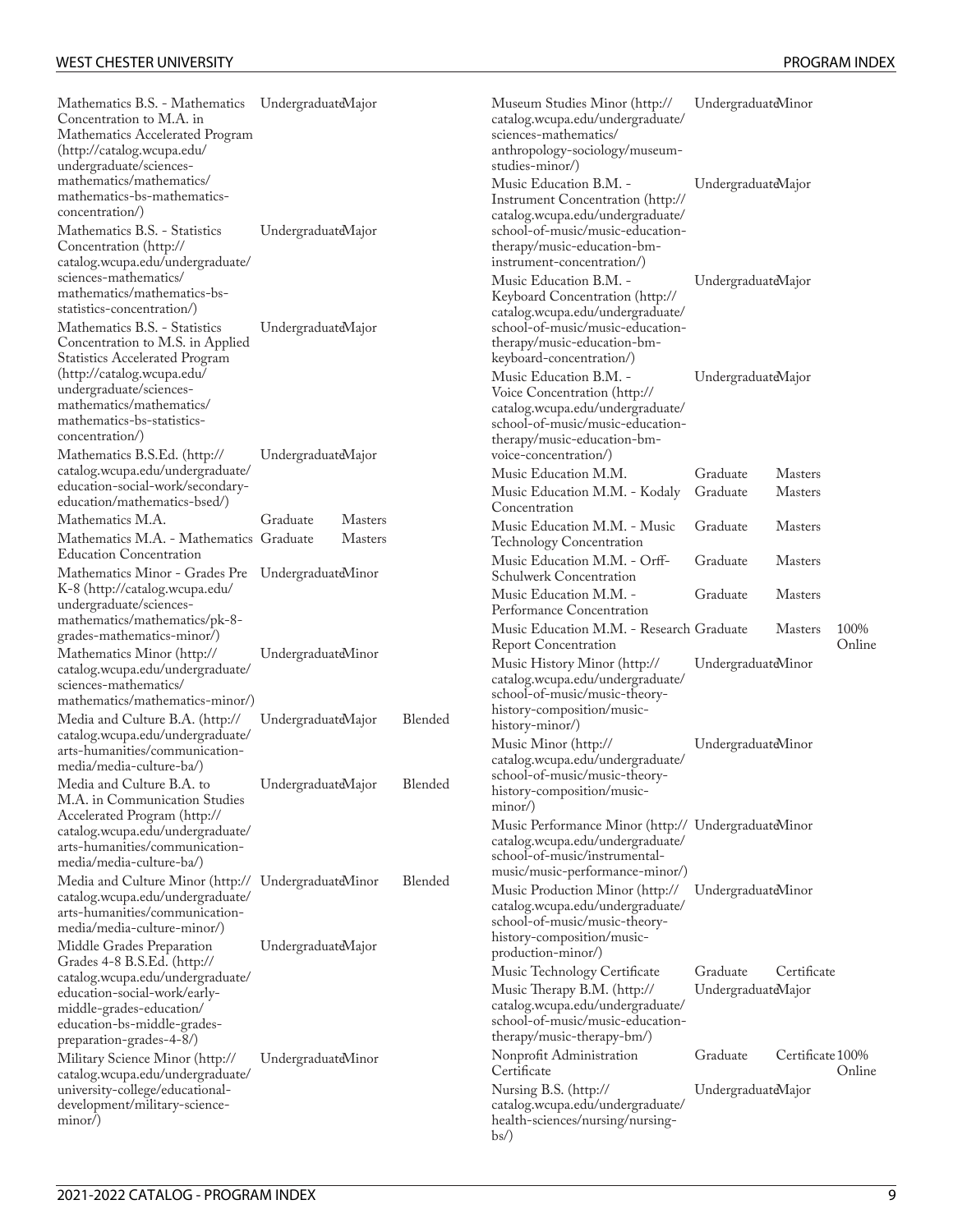| Nursing B.S. - Advance-2-BSN<br>Track (http://catalog.wcupa.edu/<br>undergraduate/health-sciences/                                                                                                                              | UndergraduateMajor |                |                |
|---------------------------------------------------------------------------------------------------------------------------------------------------------------------------------------------------------------------------------|--------------------|----------------|----------------|
| nursing/nursing-bs/)<br>Nursing B.S. - RN-to-BSN<br>Track (http://catalog.wcupa.edu/<br>undergraduate/health-sciences/                                                                                                          | UndergraduateMajor |                | 100%<br>Online |
| nursing/nursing-bs-rn-to-bsn/)<br>Nursing M.S.N. - Adult-<br>Gerontology CNS Track                                                                                                                                              | Graduate           | Masters        |                |
| Nursing M.S.N. - Nursing-<br>Education Track                                                                                                                                                                                    | Graduate           | <b>Masters</b> |                |
| Nursing Practice D.N.P.                                                                                                                                                                                                         | Graduate           | Doctoral       | 100%<br>Online |
| Nutrition B.S. - Dietetics<br>Concentration (http://<br>catalog.wcupa.edu/undergraduate/<br>health-sciences/nutrition/<br>nutrition-bs-dietetics-<br>concentration/)                                                            | UndergraduateMajor |                |                |
| Nutrition B.S. - Dietetics<br>Concentration to M.S.<br>in Community Nutrition<br>Accelerated Program (http://<br>catalog.wcupa.edu/undergraduate/<br>health-sciences/nutrition/<br>nutrition-bs-dietetics-<br>concentration/)   | UndergraduateMajor |                |                |
| Nutrition B.S. - Lifestyle<br>Nutrition Concentration (http://<br>catalog.wcupa.edu/undergraduate/<br>health-sciences/nutrition/<br>nutrition-bs-lifestyle-nutrition-<br>concentration/)                                        | UndergraduateMajor |                |                |
| Nutrition B.S. - Sustainable<br>Food Systems Management<br>Concentration (http://<br>catalog.wcupa.edu/undergraduate/<br>health-sciences/nutrition/<br>nutrition-bs-sustainable-<br>tood-systems-management-<br>concentration/) | UndergraduateMajor |                |                |
| Nutrition (Community) M.S.                                                                                                                                                                                                      | Graduate           | Masters        | 100%<br>Online |
| Nutrition (Community) M.S. -<br>Dietetic Internship Track                                                                                                                                                                       | Graduate           | <b>Masters</b> | 100%<br>Online |
| Nutrition Minor (http://<br>catalog.wcupa.edu/undergraduate/<br>health-sciences/nutrition/<br>nutrition-minor/)                                                                                                                 | UndergraduateMinor |                |                |
| Orff-Schulwerk Certificate                                                                                                                                                                                                      | Graduate           | Certificate    |                |
| Peace and Conflict Studies<br>Minor (http://catalog.wcupa.edu/<br>undergraduate/arts-humanities/<br>peace-conflict-studies/peace-<br>conflict-studies-minor/)                                                                   | UndergraduateMinor |                |                |
| Performance B.M. - Instrumental<br>Concentration (http://<br>catalog.wcupa.edu/undergraduate/<br>school-of-music/instrumental-<br>music/performance-bm-<br>instrumental-concentration/)                                         | UndergraduateMajor |                |                |

[Performance](http://catalog.wcupa.edu/undergraduate/school-of-music/instrumental-music/performance-bm-jazz-concentration/) B.M. - Jazz [Concentration](http://catalog.wcupa.edu/undergraduate/school-of-music/instrumental-music/performance-bm-jazz-concentration/) ([http://](http://catalog.wcupa.edu/undergraduate/school-of-music/instrumental-music/performance-bm-jazz-concentration/) [catalog.wcupa.edu/undergraduate/](http://catalog.wcupa.edu/undergraduate/school-of-music/instrumental-music/performance-bm-jazz-concentration/) [school-of-music/instrumental](http://catalog.wcupa.edu/undergraduate/school-of-music/instrumental-music/performance-bm-jazz-concentration/)[music/performance-bm-jazz](http://catalog.wcupa.edu/undergraduate/school-of-music/instrumental-music/performance-bm-jazz-concentration/)[concentration/\)](http://catalog.wcupa.edu/undergraduate/school-of-music/instrumental-music/performance-bm-jazz-concentration/) UndergraduateMajor [Performance](http://catalog.wcupa.edu/undergraduate/school-of-music/vocal-keyboard-music/performance-bm-keyboard-concentration/) B.M. - Keyboard [Concentration](http://catalog.wcupa.edu/undergraduate/school-of-music/vocal-keyboard-music/performance-bm-keyboard-concentration/) ([http://](http://catalog.wcupa.edu/undergraduate/school-of-music/vocal-keyboard-music/performance-bm-keyboard-concentration/) [catalog.wcupa.edu/undergraduate/](http://catalog.wcupa.edu/undergraduate/school-of-music/vocal-keyboard-music/performance-bm-keyboard-concentration/) [school-of-music/vocal-keyboard](http://catalog.wcupa.edu/undergraduate/school-of-music/vocal-keyboard-music/performance-bm-keyboard-concentration/)[music/performance-bm-keyboard](http://catalog.wcupa.edu/undergraduate/school-of-music/vocal-keyboard-music/performance-bm-keyboard-concentration/)[concentration/\)](http://catalog.wcupa.edu/undergraduate/school-of-music/vocal-keyboard-music/performance-bm-keyboard-concentration/) UndergraduateMajor [Performance](http://catalog.wcupa.edu/undergraduate/school-of-music/vocal-keyboard-music/performance-bm-organ-concentration/) B.M. - Organ [Concentration](http://catalog.wcupa.edu/undergraduate/school-of-music/vocal-keyboard-music/performance-bm-organ-concentration/) ([http://](http://catalog.wcupa.edu/undergraduate/school-of-music/vocal-keyboard-music/performance-bm-organ-concentration/) [catalog.wcupa.edu/undergraduate/](http://catalog.wcupa.edu/undergraduate/school-of-music/vocal-keyboard-music/performance-bm-organ-concentration/) [school-of-music/vocal-keyboard](http://catalog.wcupa.edu/undergraduate/school-of-music/vocal-keyboard-music/performance-bm-organ-concentration/)[music/performance-bm-organ](http://catalog.wcupa.edu/undergraduate/school-of-music/vocal-keyboard-music/performance-bm-organ-concentration/)[concentration/\)](http://catalog.wcupa.edu/undergraduate/school-of-music/vocal-keyboard-music/performance-bm-organ-concentration/) UndergraduateMajor [Performance](http://catalog.wcupa.edu/undergraduate/school-of-music/vocal-keyboard-music/performance-bm-voice-concentration/) B.M. - Voice [Concentration](http://catalog.wcupa.edu/undergraduate/school-of-music/vocal-keyboard-music/performance-bm-voice-concentration/) ([http://](http://catalog.wcupa.edu/undergraduate/school-of-music/vocal-keyboard-music/performance-bm-voice-concentration/) [catalog.wcupa.edu/undergraduate/](http://catalog.wcupa.edu/undergraduate/school-of-music/vocal-keyboard-music/performance-bm-voice-concentration/) [school-of-music/vocal-keyboard](http://catalog.wcupa.edu/undergraduate/school-of-music/vocal-keyboard-music/performance-bm-voice-concentration/)[music/performance-bm-voice](http://catalog.wcupa.edu/undergraduate/school-of-music/vocal-keyboard-music/performance-bm-voice-concentration/)[concentration/\)](http://catalog.wcupa.edu/undergraduate/school-of-music/vocal-keyboard-music/performance-bm-voice-concentration/) UndergraduateMajor Performance M.M. - Conducting Graduate Masters Concentration Performance M.M. - Instrumental Graduate Masters Concentration Performance M.M. - Keyboard Concentration (Piano, Harpsichord, or Organ) Graduate Masters Performance M.M. - Voice Concentration Graduate Masters [Pharmaceutical](http://catalog.wcupa.edu/undergraduate/sciences-mathematics/pharmaceutical-product-development/pharmaceutical-product-development-bs/) Product [Development](http://catalog.wcupa.edu/undergraduate/sciences-mathematics/pharmaceutical-product-development/pharmaceutical-product-development-bs/) B.S. [\(http://](http://catalog.wcupa.edu/undergraduate/sciences-mathematics/pharmaceutical-product-development/pharmaceutical-product-development-bs/) [catalog.wcupa.edu/undergraduate/](http://catalog.wcupa.edu/undergraduate/sciences-mathematics/pharmaceutical-product-development/pharmaceutical-product-development-bs/) [sciences-mathematics/](http://catalog.wcupa.edu/undergraduate/sciences-mathematics/pharmaceutical-product-development/pharmaceutical-product-development-bs/) [pharmaceutical-product](http://catalog.wcupa.edu/undergraduate/sciences-mathematics/pharmaceutical-product-development/pharmaceutical-product-development-bs/)[development/pharmaceutical](http://catalog.wcupa.edu/undergraduate/sciences-mathematics/pharmaceutical-product-development/pharmaceutical-product-development-bs/)[product-development-bs/](http://catalog.wcupa.edu/undergraduate/sciences-mathematics/pharmaceutical-product-development/pharmaceutical-product-development-bs/)) UndergraduateMajor [Pharmaceutical](http://catalog.wcupa.edu/undergraduate/sciences-mathematics/pharmaceutical-product-development/pharmaceutical-product-development-bs-pre-pharmacy-concentration/) Product [Development](http://catalog.wcupa.edu/undergraduate/sciences-mathematics/pharmaceutical-product-development/pharmaceutical-product-development-bs-pre-pharmacy-concentration/) B.S. - Pre-Pharmacy [Concentration](http://catalog.wcupa.edu/undergraduate/sciences-mathematics/pharmaceutical-product-development/pharmaceutical-product-development-bs-pre-pharmacy-concentration/) [\(http://](http://catalog.wcupa.edu/undergraduate/sciences-mathematics/pharmaceutical-product-development/pharmaceutical-product-development-bs-pre-pharmacy-concentration/) [catalog.wcupa.edu/undergraduate/](http://catalog.wcupa.edu/undergraduate/sciences-mathematics/pharmaceutical-product-development/pharmaceutical-product-development-bs-pre-pharmacy-concentration/) [sciences-mathematics/](http://catalog.wcupa.edu/undergraduate/sciences-mathematics/pharmaceutical-product-development/pharmaceutical-product-development-bs-pre-pharmacy-concentration/) [pharmaceutical-product](http://catalog.wcupa.edu/undergraduate/sciences-mathematics/pharmaceutical-product-development/pharmaceutical-product-development-bs-pre-pharmacy-concentration/)[development/pharmaceutical](http://catalog.wcupa.edu/undergraduate/sciences-mathematics/pharmaceutical-product-development/pharmaceutical-product-development-bs-pre-pharmacy-concentration/)[product-development-bs-pre](http://catalog.wcupa.edu/undergraduate/sciences-mathematics/pharmaceutical-product-development/pharmaceutical-product-development-bs-pre-pharmacy-concentration/)[pharmacy-concentration/\)](http://catalog.wcupa.edu/undergraduate/sciences-mathematics/pharmaceutical-product-development/pharmaceutical-product-development-bs-pre-pharmacy-concentration/) UndergraduateMajor [Philosophy](http://catalog.wcupa.edu/undergraduate/arts-humanities/philosophy/philosophy-ba/) B.A. [\(http://](http://catalog.wcupa.edu/undergraduate/arts-humanities/philosophy/philosophy-ba/) [catalog.wcupa.edu/undergraduate/](http://catalog.wcupa.edu/undergraduate/arts-humanities/philosophy/philosophy-ba/) [arts-humanities/philosophy/](http://catalog.wcupa.edu/undergraduate/arts-humanities/philosophy/philosophy-ba/) [philosophy-ba/\)](http://catalog.wcupa.edu/undergraduate/arts-humanities/philosophy/philosophy-ba/) UndergraduateMajor [Philosophy](http://catalog.wcupa.edu/undergraduate/arts-humanities/philosophy/philosophy-ba/) B.A. to M.A. in Philosophy [Accelerated](http://catalog.wcupa.edu/undergraduate/arts-humanities/philosophy/philosophy-ba/) Program ([http://catalog.wcupa.edu/](http://catalog.wcupa.edu/undergraduate/arts-humanities/philosophy/philosophy-ba/) [undergraduate/arts-humanities/](http://catalog.wcupa.edu/undergraduate/arts-humanities/philosophy/philosophy-ba/) [philosophy/philosophy-ba/](http://catalog.wcupa.edu/undergraduate/arts-humanities/philosophy/philosophy-ba/)) UndergraduateMajor Philosophy M.A. - Applied Ethics Graduate Masters Concentration Philosophy M.A. - Standard Concentration Graduate Masters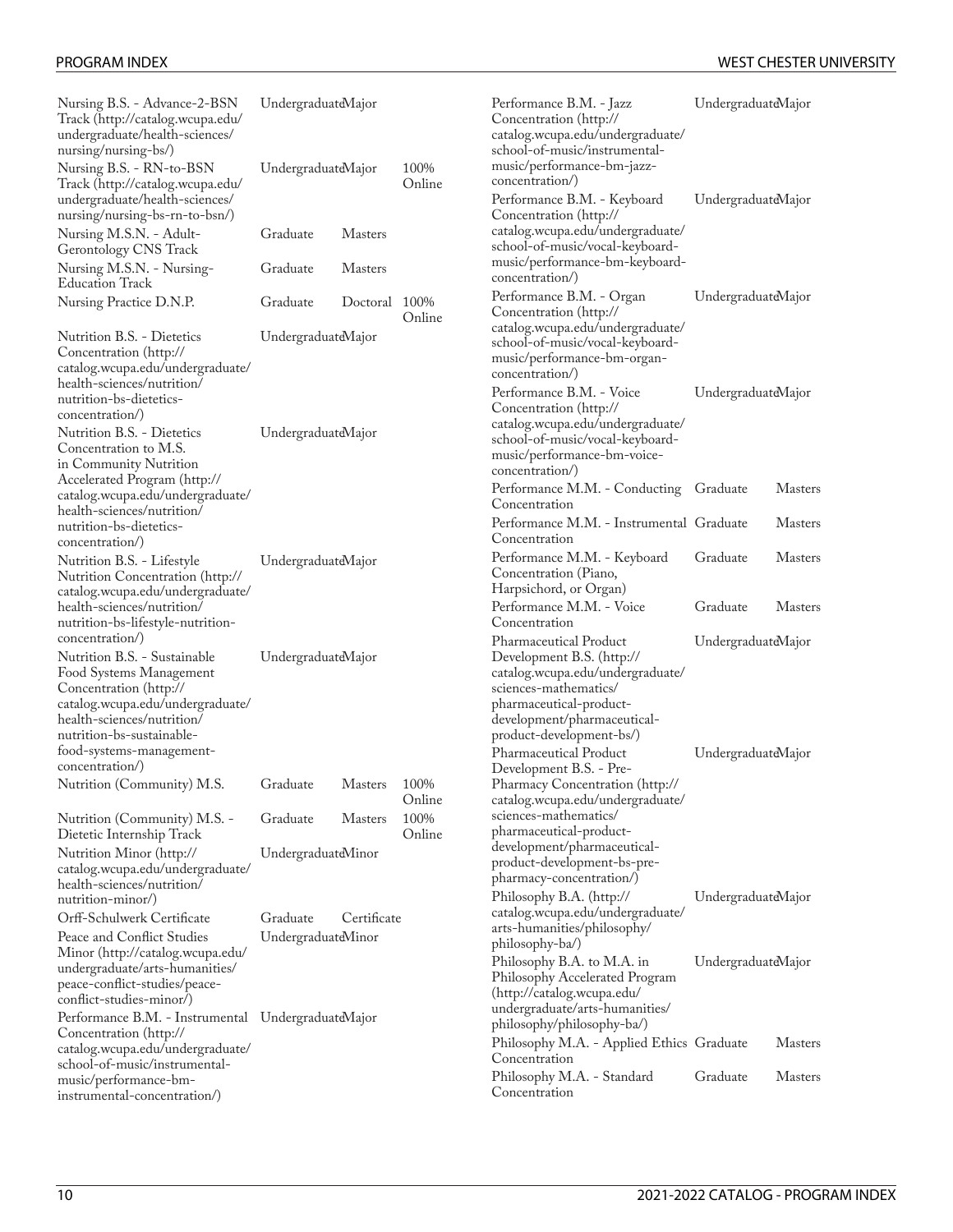| Philosophy Minor (http://<br>catalog.wcupa.edu/undergraduate/                                                            | UndergraduateMinor       |                                  | Post-Baccalaureate Certification in Graduate<br>Special Education                                                       |                      | Certificate 100%             | Online           |
|--------------------------------------------------------------------------------------------------------------------------|--------------------------|----------------------------------|-------------------------------------------------------------------------------------------------------------------------|----------------------|------------------------------|------------------|
| arts-humanities/philosophy/<br>philosophy-minor/)                                                                        |                          |                                  | Post-Baccalaureate Teacher<br>Certification - Grade 4 through                                                           | Graduate             | Certificate                  |                  |
| Physical Education M.S.<br>Physician Assistant Studies M.S.                                                              | Graduate<br>Graduate     | <b>Masters</b><br><b>Masters</b> | Grade 8<br>Post-Baccalaureate Teacher                                                                                   | Graduate             | Certificate                  |                  |
| Physics B.S. (http://<br>catalog.wcupa.edu/undergraduate/<br>sciences-mathematics/physics-<br>engineering/physics-bs/)   | UndergraduateMajor       |                                  | Certification in Music Education<br>Post-Baccalaureate Teacher<br>Certification - Pre-K through<br>Grade 4              | Graduate             | Certificate                  |                  |
| Physics B.S./Engineering B.S.<br>(http://catalog.wcupa.edu/<br>undergraduate/sciences-                                   | UndergraduateMajor       |                                  | Post-Master's Certificate in<br>Clinical Mental Health in<br>Preparation for Counseling                                 | Graduate             | Certificate                  |                  |
| mathematics/physics-engineering/<br>physics-bs-engineering-bs/)<br>Physics B.S.Ed. (http://                              | UndergraduateMajor       |                                  | Licensure (Psychology)<br>Post-Master's Certificate in<br>Professional Counselor Licensure                              | Graduate             | Certificate                  |                  |
| catalog.wcupa.edu/undergraduate/<br>education-social-work/secondary-<br>education/physics-bsed/)                         |                          |                                  | Preparation (LPC)<br>Post-Master's Certificate of<br>Advanced Study in Applied                                          | Graduate             | Certificate                  |                  |
| Physics Minor (http://<br>catalog.wcupa.edu/undergraduate/<br>sciences-mathematics/physics-                              | UndergraduateMinor       |                                  | <b>Statistics</b><br>Post-Master's Dietetic Internship<br>Certificate                                                   | Graduate             | Certificate 100%             | Online           |
| engineering/physics-minor/)<br>Piano Pedagogy Certificate<br>Piano Pedagogy M.M.                                         | Graduate<br>Graduate     | Certificate<br><b>Masters</b>    | Pre-Medical Program (http://<br>catalog.wcupa.edu/undergraduate/<br>sciences-mathematics/pre-medical-                   | Undergraduate        |                              |                  |
| Policy, Planning, and<br>Administration Ed.D. -<br>Curriculum and Instruction<br>Concentration                           | Graduate                 | Doctoral                         | program/)<br>Professional Education Minor<br>(http://catalog.wcupa.edu/<br>undergraduate/education-social-              | UndergraduateMinor   |                              |                  |
| Policy, Planning, and<br>Administration Ed.D. - Higher<br><b>Education Concentration</b>                                 | Graduate                 | Doctoral                         | work/educational-foundations-<br>policy-studies/professional-<br>education-minor/)                                      |                      |                              |                  |
| Political Science B.A. - Applied<br><b>Public Policy Concentration</b>                                                   | UndergraduateMajor       |                                  | Project Management Graduate<br>Certificate                                                                              | Graduate             | Certificate 100%             | Online           |
| (http://catalog.wcupa.edu/<br>undergraduate/sciences-<br>mathematics/political-science/<br>political-science-ba-applied- |                          |                                  | Psychology B.S. (http://<br>catalog.wcupa.edu/undergraduate/<br>sciences-mathematics/psychology/<br>psychology-bs/)     | UndergraduateMajor   |                              |                  |
| public-policy-concentration/)<br>Political Science B.A. -                                                                | UndergraduateMajor       |                                  | Psychology M.S. - Clinical<br>Psychology Concentration                                                                  | Graduate             | <b>Masters</b>               |                  |
| Government and Politics<br>Concentration (http://                                                                        |                          |                                  | Psychology M.S. - General<br>Psychology Concentration                                                                   | Graduate             | <b>Masters</b>               |                  |
| catalog.wcupa.edu/undergraduate/<br>sciences-mathematics/political-<br>science/political-science-                        |                          |                                  | Psychology M.S. - Industrial/<br>Organizational Psychology<br>Concentration                                             | Graduate             | Masters                      | Blended          |
| ba-government-politics-<br>concentration/)<br>Political Science B.A. -<br>International Relations                        | UndergraduateMajor       |                                  | Psychology Minor (http://<br>catalog.wcupa.edu/undergraduate/<br>sciences-mathematics/psychology/<br>psychology-minor/) | UndergraduateMinor   |                              |                  |
| Concentration (http://<br>catalog.wcupa.edu/undergraduate/                                                               |                          |                                  | Psychology (Clinical) Psy.D.<br>Public Administration Certificate                                                       | Graduate<br>Graduate | Doctoral<br>Certificate 100% |                  |
| sciences-mathematics/political-<br>science/political-science-<br>ba-international-relations-<br>concentration/)          |                          |                                  | Public Administration D.P.A.                                                                                            | Graduate             | Doctoral 100%                | Online<br>Online |
| Political Science Minor (http://<br>catalog.wcupa.edu/undergraduate/                                                     | UndergraduateMinor       |                                  | Public Administration M.P.A.                                                                                            | Graduate             | <b>Masters</b>               | 100%<br>Online   |
| sciences-mathematics/political-<br>science/political-science-minor/)                                                     |                          |                                  | Public Administration M.P.A.<br>- Nonprofit Administration                                                              | Graduate             | <b>Masters</b>               | 100%<br>Online   |
| Post-Baccalaureate Certificate<br>in Pre-Medicine (http://<br>catalog.wcupa.edu/undergraduate/                           | UndergraduateCertificate |                                  | Concentration<br>Public Administration M.P.A. -<br>Public Management Concentration                                      | Graduate             | <b>Masters</b>               | 100%<br>Online   |
| sciences-mathematics/pre-medical-<br>program/post-bacc-cert-pre-<br>medicine/)                                           |                          |                                  | Public Administration M.P.A.<br>with a Graduate Certificate in<br>Sport Management and Athletics                        | Graduate             | <b>Masters</b>               | Blended          |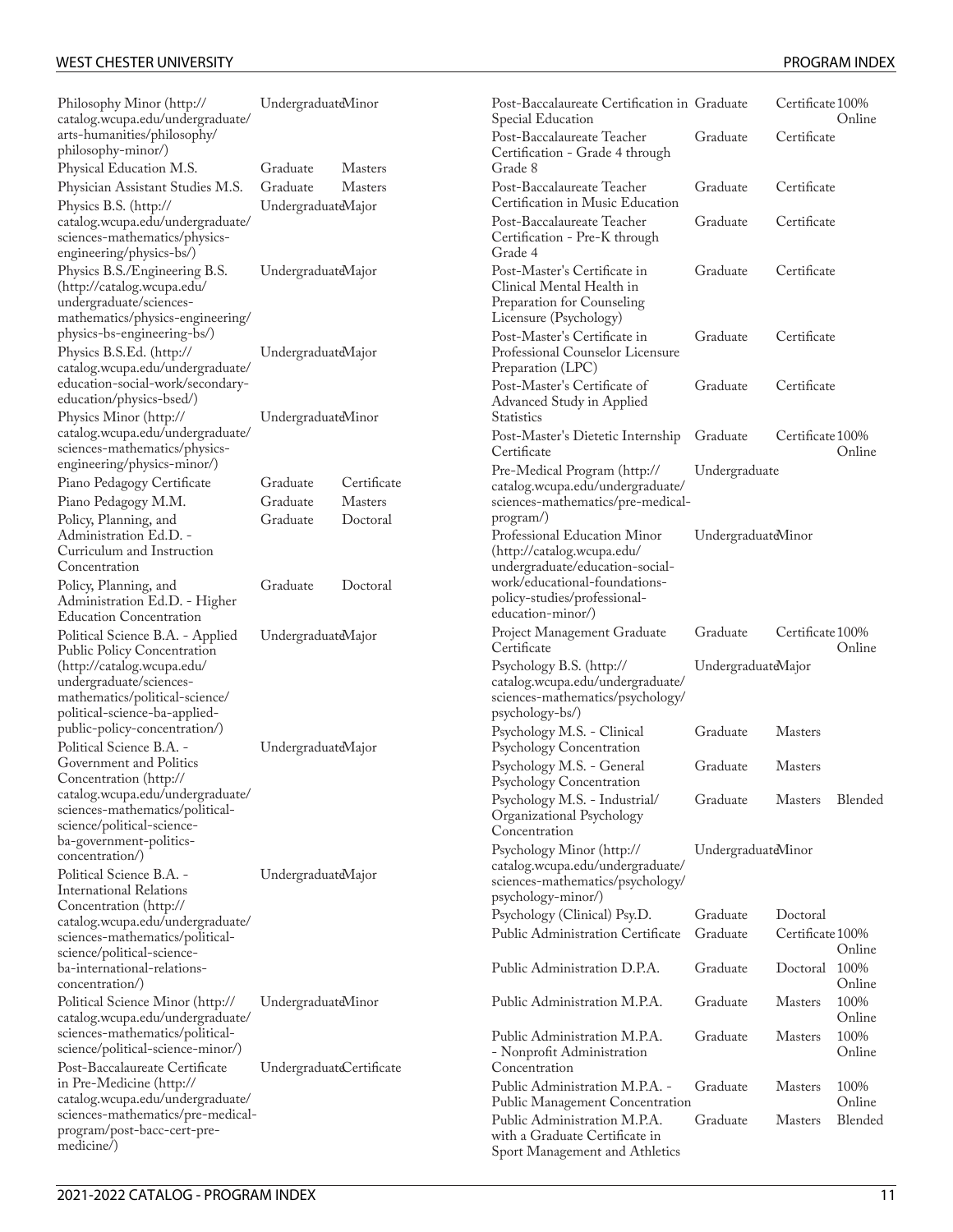| Public Health B.S. (http://<br>catalog.wcupa.edu/undergraduate/<br>health-sciences/health/public-<br>health-bs-health-promotion/)                                                     | UndergraduateMajor   |                                       | Social Work M.S.W.<br>Sociology B.A. (http://<br>catalog.wcupa.edu/undergraduate/<br>sciences-mathematics/                                                   | Graduate<br><b>Masters</b><br>UndergraduateMajor |                |  |
|---------------------------------------------------------------------------------------------------------------------------------------------------------------------------------------|----------------------|---------------------------------------|--------------------------------------------------------------------------------------------------------------------------------------------------------------|--------------------------------------------------|----------------|--|
| Public Health B.S. to Master<br>of Public Health (M.P.H.)<br>Accelerated Program (http://                                                                                             | UndergraduateMajor   |                                       | anthropology-sociology/sociology-<br>$ba$ )<br>Sociology Minor (http://                                                                                      | UndergraduateMinor                               |                |  |
| catalog.wcupa.edu/undergraduate/<br>health-sciences/health/public-<br>health-bs-health-promotion/)<br>Public Health M.P.H.                                                            | Graduate             | <b>Masters</b><br>Blended             | catalog.wcupa.edu/undergraduate/<br>sciences-mathematics/<br>anthropology-sociology/sociology-<br>$minor$ )                                                  |                                                  |                |  |
| Public Management Graduate<br>Certificate                                                                                                                                             | Graduate             | Certificate 100%<br>Online            | Spanish Minor (http://<br>catalog.wcupa.edu/undergraduate/                                                                                                   | UndergraduateMinor                               |                |  |
| <b>Publishing Certificate</b><br>Reading Specialist Certification                                                                                                                     | Graduate<br>Graduate | Certificate<br>Certificate            | arts-humanities/languages-<br>cultures/spanish-minor/)                                                                                                       |                                                  |                |  |
| (without Literacy M.Ed.)<br>Religious Studies B.A. (http://                                                                                                                           |                      |                                       | Special Education B.S.Ed.<br>$-$ PreK $-12$ (http://                                                                                                         | UndergraduateMajor                               |                |  |
| catalog.wcupa.edu/undergraduate/<br>arts-humanities/philosophy/<br>religious_studies-ba/)                                                                                             | UndergraduateMajor   |                                       | catalog.wcupa.edu/undergraduate/<br>education-social-work/special-<br>education/special-education-bsed-                                                      |                                                  |                |  |
| Religious Studies Minor (http://<br>catalog.wcupa.edu/undergraduate/<br>arts-humanities/philosophy/<br>religious-studies-minor/)                                                      | UndergraduateMinor   |                                       | $prek-12/$<br>Special Education B.S.Ed. -<br>PreK-12 and Early Grades<br>Preparation (PreK-4) (http://                                                       | UndergraduateMajor                               |                |  |
| ROTC - Air Force (Aerospace<br>Studies) (http://catalog.wcupa.edu/<br>undergraduate/university-college/                                                                               | Undergraduate        |                                       | catalog.wcupa.edu/undergraduate/<br>education-social-work/special-<br>education/special-education-bsed-                                                      | prek-12-early-grades-prep/)                      |                |  |
| air-force-rotc-aerospace-studies/)<br>ROTC - Army (Military Science) Undergraduate<br>(http://catalog.wcupa.edu/<br>undergraduate/university-college/<br>army-rotc-military-science/) |                      |                                       | Special Education B.S.Ed. -<br>PreK-12 and Middle Grades<br>Preparation (4-8) (http://<br>catalog.wcupa.edu/undergraduate/                                   | UndergraduateMajor                               |                |  |
| Russian Minor (http://<br>catalog.wcupa.edu/undergraduate/<br>arts-humanities/languages-                                                                                              | UndergraduateMinor   |                                       | education-social-work/special-<br>education/special-education-bsed-<br>prek-12-middle-grades-prep/)                                                          |                                                  |                |  |
| cultures/russian-minor/)<br>Russian Studies Minor (http://<br>catalog.wcupa.edu/undergraduate/<br>arts-humanities/russian-studies/                                                    | UndergraduateMinor   |                                       | Special Education B.S.Ed.<br>(7-12) (http://catalog.wcupa.edu/<br>undergraduate/education-social-<br>work/special-education/special-<br>education-bsed-7-12/ | UndergraduateMajor                               |                |  |
| russian-studies-minor/)                                                                                                                                                               |                      |                                       | Special Education M.Ed.                                                                                                                                      | Graduate                                         | <b>Masters</b> |  |
| School Counseling M.Ed.                                                                                                                                                               | Graduate             | <b>Masters</b>                        |                                                                                                                                                              |                                                  |                |  |
| School Health M.Ed.<br>School Nurse Certification                                                                                                                                     | Graduate<br>Graduate | <b>Masters</b><br>Certificate Blended | Special Education Minor (http:// UndergraduateMinor<br>catalog.wcupa.edu/undergraduate/                                                                      |                                                  |                |  |
| Secondary Education M.Ed.                                                                                                                                                             | Graduate             | <b>Masters</b>                        | education-social-work/special-                                                                                                                               |                                                  |                |  |
| Secondary Education M.Ed. -<br><b>Residency Option</b>                                                                                                                                | Graduate             | <b>Masters</b>                        | education/special-education-<br>$minor$ )                                                                                                                    |                                                  |                |  |
| Sexuality Studies Minor (http://                                                                                                                                                      | UndergraduateMinor   |                                       | Speech-Language Pathology M.A. Graduate                                                                                                                      |                                                  | <b>Masters</b> |  |
| catalog.wcupa.edu/undergraduate/<br>arts-humanities/womens-gender-                                                                                                                    |                      |                                       | Sport Management and Athletics<br>Graduate Certificate                                                                                                       | Graduate                                         | Certifica      |  |
| studies/sexuality-studies-minor/)                                                                                                                                                     |                      |                                       | Sports Medicine Studies B.S.                                                                                                                                 | UndergraduateMajor                               |                |  |
| Science Education Minor (http://<br>catalog.wcupa.edu/undergraduate/<br>sciences-mathematics/earth-space-                                                                             | UndergraduateMinor   |                                       | (http://catalog.wcupa.edu/<br>undergraduate/health-sciences/<br>sports-medicine/sports-medicine-                                                             |                                                  |                |  |
| sciences/science-education-minor/)<br>Secondary English Certification                                                                                                                 | Graduate             | Certificate                           | studies-bs/)<br>Sports Medicine Studies B.S.                                                                                                                 | UndergraduateMajor                               |                |  |
| Option                                                                                                                                                                                |                      |                                       | to M.S. in Athletic Training<br>Accelerated Program (http://                                                                                                 |                                                  |                |  |
| Secondary Teaching Certification<br>Skills for Teacher Leaders                                                                                                                        | Graduate<br>Graduate | Certificate<br>Blended                | catalog.wcupa.edu/undergraduate/                                                                                                                             |                                                  |                |  |
| Endorsement                                                                                                                                                                           |                      |                                       | health-sciences/sports-medicine/                                                                                                                             |                                                  |                |  |
| Social Work B.S.W. (http://                                                                                                                                                           | UndergraduateMajor   |                                       | sports-medicine-studies-bs/)                                                                                                                                 |                                                  |                |  |
| catalog.wcupa.edu/undergraduate/<br>education-social-work/social-work/<br>bachelor-social-work-bsw/)                                                                                  |                      |                                       | Studio Art Minor (http://<br>catalog.wcupa.edu/undergraduate/<br>arts-humanities/art-design/studio-<br>$art-minor$                                           | UndergraduateMinor                               |                |  |

| rengious oraunes D.11. (neep.//<br>catalog.wcupa.edu/undergraduate/<br>arts-humanities/philosophy/<br>religious_studies-ba/)                                                         | $C_1$ $C_2$ $C_3$ $C_4$ $C_5$ $C_6$ $C_7$ $C_8$ $C_9$ |                     |         | catalog.wcupa.edu/undergraduate/<br>education-social-work/special-<br>education/special-education-bsed-                                                      |                                          |                               |        |
|--------------------------------------------------------------------------------------------------------------------------------------------------------------------------------------|-------------------------------------------------------|---------------------|---------|--------------------------------------------------------------------------------------------------------------------------------------------------------------|------------------------------------------|-------------------------------|--------|
| Religious Studies Minor (http://<br>catalog.wcupa.edu/undergraduate/<br>arts-humanities/philosophy/<br>religious-studies-minor/)                                                     | UndergraduateMinor                                    |                     |         | $prek-12/$<br>Special Education B.S.Ed. -<br>PreK-12 and Early Grades<br>Preparation (PreK-4) (http://                                                       | UndergraduateMajor                       |                               |        |
| ROTC - Air Force (Aerospace<br>Studies) (http://catalog.wcupa.edu/<br>/undergraduate/university-college<br>air-force-rotc-aerospace-studies/)                                        | Undergraduate                                         |                     |         | catalog.wcupa.edu/undergraduate/<br>education-social-work/special-<br>education/special-education-bsed-<br>prek-12-early-grades-prep/)                       |                                          |                               |        |
| ROTC - Army (Military Science) Undergraduate<br>(http://catalog.wcupa.edu/<br>/undergraduate/university-college<br>army-rotc-military-science/)                                      |                                                       |                     |         | Special Education B.S.Ed. -<br>PreK-12 and Middle Grades<br>Preparation (4-8) (http://<br>catalog.wcupa.edu/undergraduate/<br>education-social-work/special- | UndergraduateMajor<br>UndergraduateMajor |                               |        |
| Russian Minor (http://<br>catalog.wcupa.edu/undergraduate/<br>arts-humanities/languages-<br>cultures/russian-minor/)                                                                 | UndergraduateMinor                                    |                     |         | education/special-education-bsed-<br>prek-12-middle-grades-prep/)<br>Special Education B.S.Ed.                                                               |                                          |                               |        |
| Russian Studies Minor (http://<br>catalog.wcupa.edu/undergraduate/<br>arts-humanities/russian-studies/                                                                               | UndergraduateMinor                                    |                     |         | (7-12) (http://catalog.wcupa.edu/<br>undergraduate/education-social-<br>work/special-education/special-<br>education-bsed-7-12/)                             |                                          |                               |        |
| russian-studies-minor/)                                                                                                                                                              | Graduate                                              | <b>Masters</b>      |         | Special Education M.Ed.                                                                                                                                      | Graduate                                 | <b>Masters</b>                | 100%   |
| School Counseling M.Ed.<br>School Health M.Ed.                                                                                                                                       | Graduate                                              | <b>Masters</b>      |         |                                                                                                                                                              |                                          |                               | Online |
| <b>School Nurse Certification</b>                                                                                                                                                    | Graduate                                              | Certificate Blended |         | Special Education Minor (http://<br>catalog.wcupa.edu/undergraduate/                                                                                         | UndergraduateMinor                       |                               |        |
| Secondary Education M.Ed.                                                                                                                                                            | Graduate                                              | Masters             |         | education-social-work/special-                                                                                                                               |                                          |                               |        |
| Secondary Education M.Ed. -<br>Residency Option                                                                                                                                      | Graduate                                              | <b>Masters</b>      |         | education/special-education-<br>minor                                                                                                                        |                                          |                               |        |
| Sexuality Studies Minor (http://<br>catalog.wcupa.edu/undergraduate/<br>arts-humanities/womens-gender-                                                                               | UndergraduateMinor                                    |                     |         | Speech-Language Pathology M.A. Graduate<br>Sport Management and Athletics Graduate<br>Graduate Certificate                                                   |                                          | <b>Masters</b><br>Certificate |        |
| studies/sexuality-studies-minor/)<br>Science Education Minor (http://<br>catalog.wcupa.edu/undergraduate/<br>sciences-mathematics/earth-space-<br>sciences/science-education-minor/) | UndergraduateMinor                                    |                     |         | Sports Medicine Studies B.S.<br>(http://catalog.wcupa.edu/<br>undergraduate/health-sciences/<br>sports-medicine/sports-medicine-<br>studies-bs/)             | UndergraduateMajor                       |                               |        |
| Secondary English Certification<br>Option                                                                                                                                            | Graduate                                              | Certificate         |         | Sports Medicine Studies B.S.<br>to M.S. in Athletic Training                                                                                                 | UndergraduateMajor                       |                               |        |
| Secondary Teaching Certification                                                                                                                                                     | Graduate                                              | Certificate         |         | Accelerated Program (http://                                                                                                                                 |                                          |                               |        |
| Skills for Teacher Leaders<br>Endorsement                                                                                                                                            | Graduate                                              |                     | Blended | catalog.wcupa.edu/undergraduate/<br>health-sciences/sports-medicine/<br>sports-medicine-studies-bs/)                                                         |                                          |                               |        |
| Social Work B.S.W. (http://<br>catalog.wcupa.edu/undergraduate/<br>education-social-work/social-work/<br>bachelor-social-work-bsw/)                                                  | UndergraduateMajor                                    |                     |         | Studio Art Minor (http://<br>catalog.wcupa.edu/undergraduate/<br>arts-humanities/art-design/studio-<br>$art-minor$                                           | UndergraduateMinor                       |                               |        |
| 12                                                                                                                                                                                   |                                                       |                     |         |                                                                                                                                                              | 2021-2022 CATALOG - PROGRAM INDEX        |                               |        |
|                                                                                                                                                                                      |                                                       |                     |         |                                                                                                                                                              |                                          |                               |        |
|                                                                                                                                                                                      |                                                       |                     |         |                                                                                                                                                              |                                          |                               |        |
|                                                                                                                                                                                      |                                                       |                     |         |                                                                                                                                                              |                                          |                               |        |
|                                                                                                                                                                                      |                                                       |                     |         |                                                                                                                                                              |                                          |                               |        |
|                                                                                                                                                                                      |                                                       |                     |         |                                                                                                                                                              |                                          |                               |        |